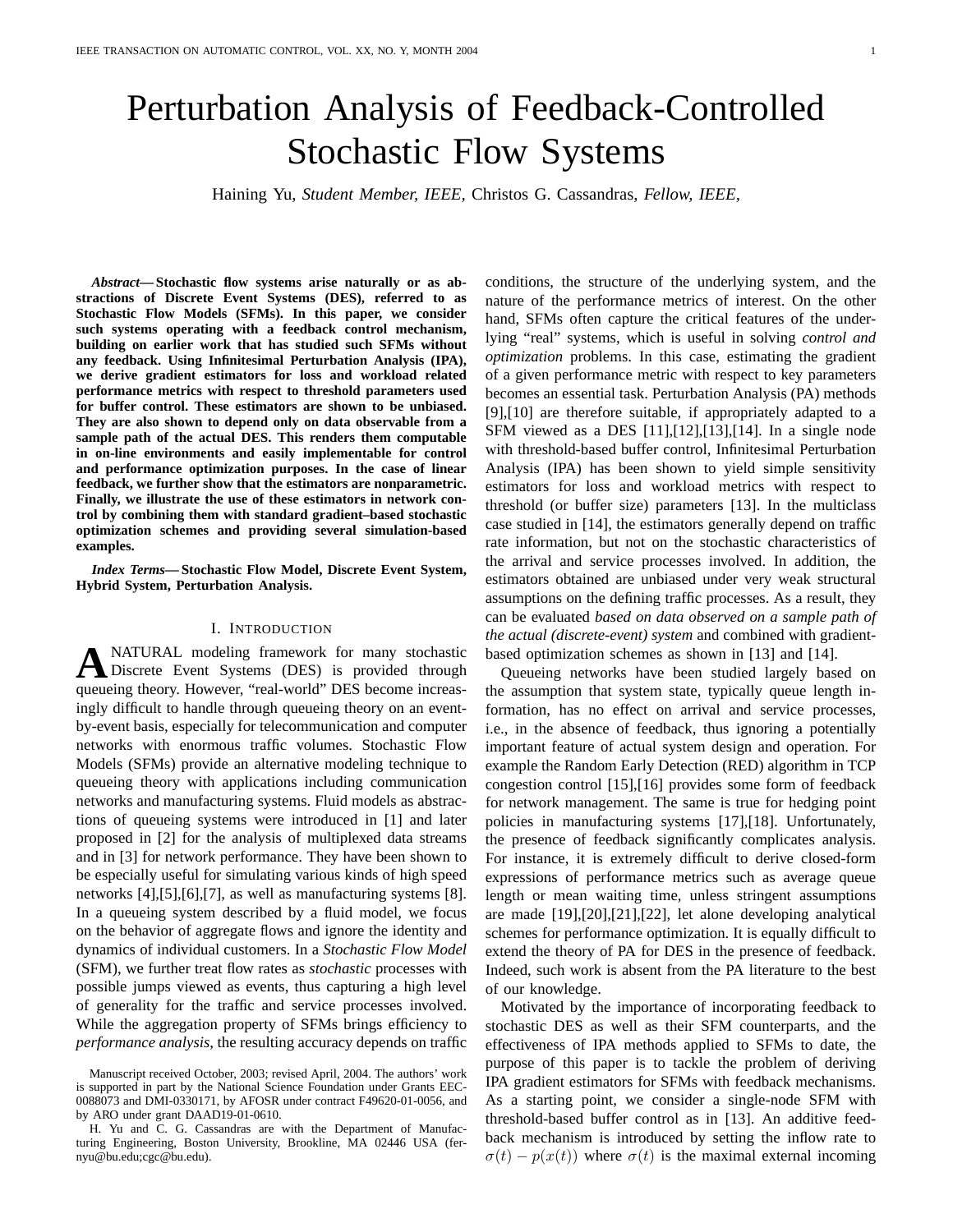flow rate,  $x(t)$  is the buffer content (state), and  $p(x)$  is a feedback function. The main contribution of the paper is the derivation of IPA gradient estimators for performance metrics related to loss and workload levels with respect to threshold parameters (equivalently, buffer sizes). Even though the presence of feedback in the SFM considerably complicates the task of carrying out IPA, we are able to show that such IPA estimators are indeed possible to obtain for a large class of feedback functions  $p(x)$ . These IPA estimators depend on data *observable on a sample path of the actual discrete event system* - not just the SFM which can be viewed as an abstraction of the "real system". Moreover, they do not depend on the stochastic characteristics of the arrival and service processes. In the case of linear feedback, we further show that the estimators are *nonparametric*, in the sense that they do not even require any parameter information – only simple event counting and timing data. The presence of feedback also complicates proving the unbiasedness of IPA estimators in that, unlike earlier work, we must now identify and exclude certain parameter values, as will be explained in detail.

The paper is organized as follows. First in Section 2, we present the feedback-based buffer control problem in the SFM setting and define the performance metrics and parameters of interest. In Section 3, we carry out IPA by first deriving sample derivatives of event times in our model and then obtaining the IPA estimators for the gradients of the expected loss rate and average workload with respect to threshold parameters. Section 4 is devoted to proofs of unbiasedness of these estimators under mild technical conditions. The case of linear feedback is discussed in Section 5. In Section 6 we illustrate the use of the estimators by formulating optimization problems and solving them through the use of standard gradient-based stochastic optimization schemes. We finally outline a number of open problems and future research directions in Section 7.

# II. STOCHASTIC FLOW MODEL OF A QUEUEING SYSTEM WITH FEEDBACK CONTROL

The stochastic flow system we consider consists of a server with a buffer fed by a source as shown in Fig. 1. The buffer content at time t is denoted by  $x(t)$  and it is limited to  $\theta$ , which may be viewed as a capacity or as a threshold parameter used for buffer control as described in [13]. Thus,  $0 \leq x(t) \leq \theta$ and when the buffer level reaches  $\theta$  flow loss occurs (i.e., customers are dropped in the underlying queueing system). The maximal processing rate of the server is generally timevarying and denoted by  $\mu(t)$ . The maximal rate of the source at time t is denoted by  $\sigma(t)$ , but the actual incoming rate is  $\sigma(t)-p(x(t))$ , where  $p(x)$  is a *feedback function*. We assume that  $p(x)$  is a *strictly monotonically increasing function* of x (thus ensuring that the effect of feedback is more pronounced as the buffer level increases) and that it is independent of  $\sigma(t)$ ,  $\mu(t)$ , or  $\theta$ . This feedback mechanism implies that  $x(t)$ is instantaneously available to the controller (this is true in situations such as manufacturing systems, but unlikely to hold in high-speed environments such as communication networks; we discuss how we propose to deal with this important issue in the last section of the paper). It is also assumed that the stochastic processes  $\{\sigma(t)\}\$ and  $\{\mu(t)\}\$ are independent of the buffer level  $x(t)$ . Finally, we assume that the real-valued parameter  $\theta$  is confined to a closed and bounded (compact) interval  $\Theta$  and that  $\theta > 0$  for all  $\theta \in \Theta$ .



Fig. 1. A SFM with feedback

Setting  $\lambda(t) = \sigma(t) - \mu(t)$ , the dynamics of the system are described by the following equation:

$$
\frac{dx(t)}{dt^+} = \begin{cases}\n0 & \text{when } x(t) = 0 \\
0 & \text{and } \lambda(t) - p(0) \le 0 \\
0 & \text{when } x(t) = \theta \\
\lambda(t) - p(x(t)) & \text{otherwise}\n\end{cases}
$$
\n(1)

Assuming that  $\lambda(t)$  and  $p(x)$  are both bounded functions, note that  $x(t)$  is a continuous function of t. Similar to [13], our purpose is to obtain sensitivity information of some performance metrics with respect to key parameters so as to implement stochastic optimization algorithms based on this information. In this paper, we limit ourselves to the threshold θ as the controllable parameter of interest. For a finite *time horizon* [0, T], we define the *average workload* as:

$$
Q_T = \frac{1}{T} \int_0^T x(t)dt
$$
 (2)

and the *loss rate* as:

$$
L_T = \frac{1}{T} \int_0^T \mathbf{1}[x(t) = \theta](\lambda(t) - p(\theta))dt
$$
 (3)

where  $1[\cdot]$  is the usual indicator function. A typical optimization problem is to determine  $\theta^*$  that minimizes a cost function of the form

$$
J_T(\theta) = \gamma E[Q_T(\theta)] + E[L_T(\theta)] \tag{4}
$$

where  $\gamma$  generally reflects the tradeoff between maintaining proper workload and incurring high loss. We point out here that the presence of feedback also has an effect on the cost function structure, as further discussed in Section 6. Care must also be taken in defining the previous expectations over a finite time horizon, since they generally depend on initial conditions; we shall assume that the queue is empty at time 0.

In order to accomplish this optimization task, we rely on estimates of  $dE[Q_T(\theta)]/d\theta$  and  $dE[L_T(\theta)]/d\theta$  provided by the sample derivatives  $dQ_T(\theta)/d\theta$  and  $dL_T(\theta)/d\theta$ . Accordingly, the main objective of the following sections is the derivation of  $dQ_T(\theta)/d\theta$  and  $dL_T(\theta)/d\theta$ , which we will pursue through Infinitesimal Perturbation Analysis (IPA) techniques. For any sample performance metric  $\mathcal{L}(\theta)$ , the IPA gradient estimation technique computes  $d\mathcal{L}(\theta)/d\theta$  along an observed sample path. If the IPA-based estimate  $d\mathcal{L}(\theta)/d\theta$  satisfies  $dE[\mathcal{L}(\theta)]/d\theta =$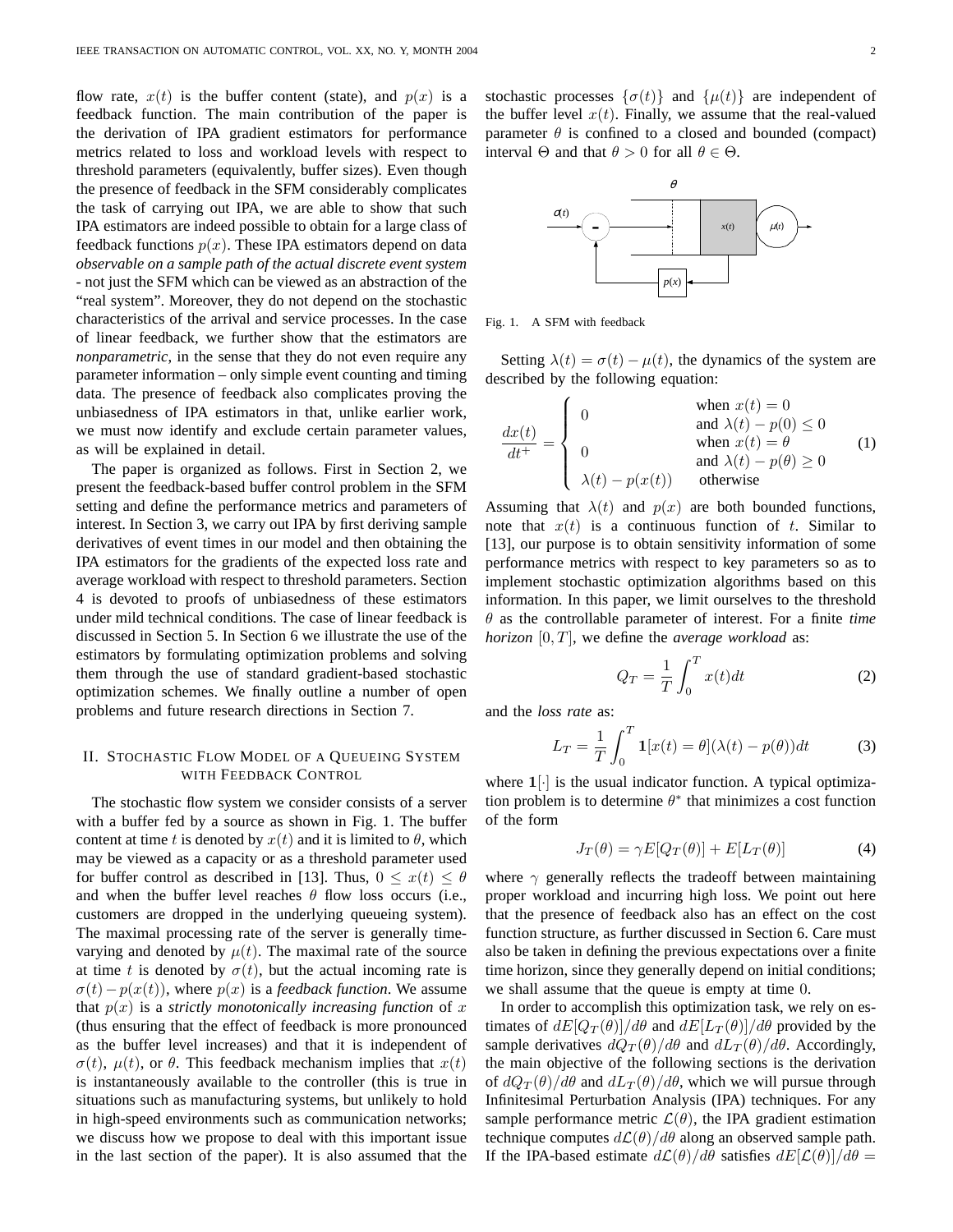$E[d\mathcal{L}/d\theta]$ , it is unbiased. Unbiasedness is the principal condition for making the application of IPA practical, since it enables the use of the IPA sample derivative in stochastic gradient-based algorithms. A comprehensive discussion of IPA and its applications can be found in [9],[23] and [10].

# III. IPA ESTIMATION

As already mentioned, our objective is to estimate the derivatives  $dE[Q_T(\theta)]/d\theta$  and  $dE[L_T(\theta)]/d\theta$  through the sample derivatives  $dQ_T(\theta)/d\theta$  and  $dL_T(\theta)/d\theta$ , which are commonly referred to as IPA estimators. In the process, however, it will be necessary to determine and analyze IPA derivatives for the buffer content  $x(t; \theta)$ , where we include  $\theta$ to stress the dependence on it, as well as for certain event times to be defined, which also depend on  $\theta$ .

We consider a sample path of the SFM of Fig. 1 over  $[0, T]$ . For a fixed  $\theta$ , the interval  $[0, T]$  is divided into alternating boundary periods and non-boundary periods. A *Boundary Period* (BP) is defined as the time interval during which  $x(t; \theta) = \theta$  or  $x(t; \theta) = 0$ , and a *Non-Boundary Period* (NBP) is defined as the time interval during which  $0 < x(t; \theta) < \theta$ . BPs are further classified as *Empty Periods* (EP) and *Full Periods* (FP). An EP is an interval such that  $x(t; \theta) = 0$ ; a FP is an interval such that  $x(t; \theta) = \theta$ .

For simplicity, we assume that at time  $t = 0$ ,  $x(0; \theta) =$ 0. We also assume that there are  $N$  NBPs in the interval  $[0, T]$ , where N is a random number, and index NBPs by  $n = 1, \ldots, N$ . The starting and ending points of a NBP are denoted by  $\eta_n$  and  $\zeta_n$  respectively. We define the following two random sets of indices:

$$
\Psi_F(\theta) \tag{5}
$$
\n
$$
= \{n: x(t; \theta) = \theta \text{ for all } t \in [\zeta_{n-1}, \eta_n), n = 1, \dots, N \}
$$
\n
$$
\Psi_E(\theta) \tag{5}
$$
\n
$$
= \{n: x(t; \theta) = 0 \text{ for all } t \in [\zeta_{n-1}, \eta_n), n = 1, \dots, N \}
$$
\n
$$
= \{1, \dots, N\} - \Psi_F \tag{6}
$$

Clearly, if  $n \in \Psi_F$ , the *n*th BP (which immediately precedes the *n*th NBP) is a FP and if  $n \in \Psi_E$ , the *n*th BP is an EP. A typical sample path is shown in Fig. 2, which includes two NBPs, i.e.,  $[\eta_n, \zeta_n]$  and  $[\eta_{n+1}, \zeta_{n+1})$ , and three BPs. It is worth noticing that  $x(t; \theta)$  is not necessarily differentiable, as shown, for example, at time  $\tau$ ; this may be caused by a discontinuity in  $\sigma(t)$  or  $\mu(t)$ .



Fig. 2. A Typical Sample Path

#### *A. Boundedness of Buffer Level Perturbations*

In this section we establish an important boundedness property for *buffer level perturbations* defined as

$$
\Delta x(t) = x(t; \theta + \Delta \theta) - x(t; \theta),
$$

with respect to a perturbation  $\Delta\theta$ . For simplicity, let us limit ourselves to  $\Delta\theta > 0$ ; the case where  $\Delta\theta < 0$  can be similarly analyzed. We state the boundedness property of  $\Delta x(t)$  in the following lemma:

*Lemma 1:* For the system described in (1) and  $\Delta\theta > 0$ ,

$$
0 \le \Delta x(t) \le \Delta \theta, \quad \text{for all } t \in [0, T] \tag{7}
$$
  
*Proof:* See Appendix.

Similarly, for a perturbation  $\Delta \theta$  < 0, we can prove that  $\Delta \theta \leq \Delta x(t) \leq 0.$ 

*Corollary 1:* If  $x(t; \theta)$  is differentiable with respect to  $\theta$ , then

$$
0 \le \frac{\partial x(t; \theta)}{\partial \theta} \le 1
$$

*Proof:* We have

$$
\frac{\partial x(t; \theta)}{\partial \theta^+} = \lim_{\Delta \theta \to 0^+} \frac{x(t; \theta + \Delta \theta) - x(t; \theta)}{\Delta \theta}
$$

and from Lemma 1 we obtain:

$$
0 \le \frac{x(t; \theta + \Delta\theta) - x(t; \theta)}{\Delta\theta} \le \frac{\Delta\theta}{\Delta\theta} = 1
$$

Combining the above two relationships gives  $0 \leq \frac{\partial x(t;\theta)}{\partial \theta^+} \leq$ 1. Similarly we obtain  $0 \leq \frac{\partial x(t;\theta)}{\partial \theta^-} \leq 1$ , thus completing the proof.

#### *B. Queue Content Sample Derivatives*

Since we are interested in the sensitivity of performance metrics, which are expressed as functions of  $x(t; \theta)$  as in (2)-(3), it is natural to first study  $\frac{\partial x(t;\theta)}{\partial \theta}$ , the queue content sample derivative. Before proceeding, however, we make some assumptions regarding the class of feedback functions  $p(x)$ that we shall consider in our analysis. In particular, we consider continuous piecewise differentiable functions of the form  $\overline{a}$ 

$$
p(x) = \begin{cases} p_1(x) & \text{if } 0 \le x \le \theta_1 \\ p_2(x) & \text{if } \theta_1 \le x \le \theta_2 \\ \vdots & \vdots \\ p_n(x) & \text{if } \theta_{n-1} \le x \le \theta \end{cases}
$$
 (8)

where  $\theta_1 < \ldots < \theta_{n-1}$  are real numbers and we make the following assumption:

*Assumption 1:*  $p_i(x)$ ,  $i = 1, \ldots, n$ , are monotonically increasing and continuously differentiable functions. Moreover, there exists a constant  $C_p < \infty$  such that for all  $x \in [0, \theta]$  and all  $i = 1, \ldots, n$ ,

$$
\frac{dp_i(x)}{dx} \le C_p
$$

**Remark**. If we allow  $p(x)$  to be discontinuous at some specific value  $x_0$ , then it is possible to have  $x(t; \theta) = x_0$  for some finite period of time in some sample path. For example, if  $x(t_0; \theta) = x_0$  and  $p(x_0^-) < \lambda(t) < p(x_0^+)$  for a time interval  $[t_0, t_1]$ , then  $x(t; \theta) = x_0$  for all  $t \in [t_0, t_1]$ . The discrete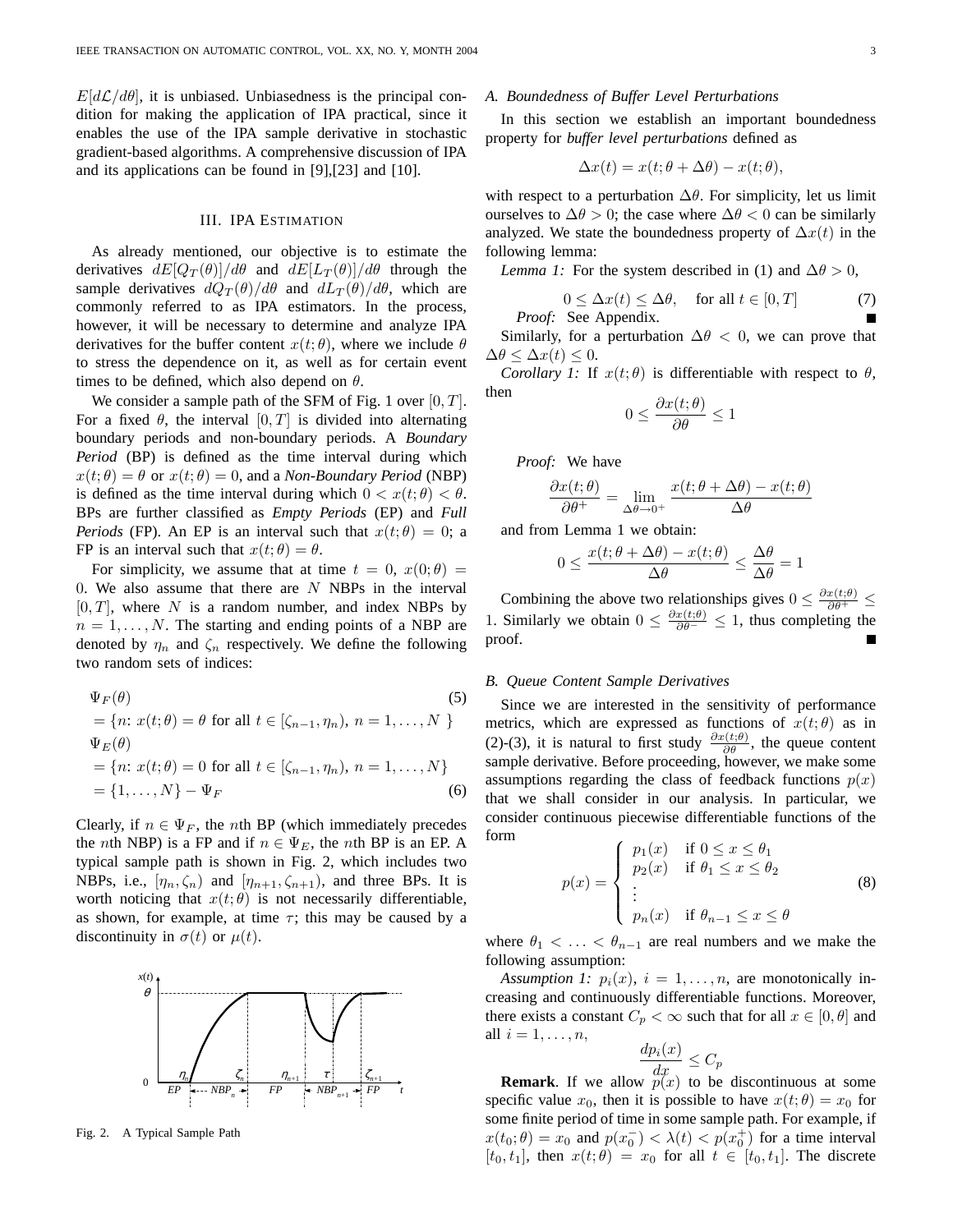version of this phenomenon is chattering. For simplicity, in this paper we do not deal with discontinuities in  $p(x)$ . However, since in practice such feedback functions may be of interest, we point out that this situation can be handled in the same framework as the one presented here, along the lines of the work in [24].

The simplest class of feedback functions of the above form is described by a two-segment piecewise differentiable function

$$
p(x) = \begin{cases} p_1(x) & \text{if } 0 \le x \le \theta_1 \\ p_2(x) & \text{if } \theta_1 \le x \le \theta \end{cases}
$$
 (9)

in which  $\theta_1$  is a known parameter independent of  $\theta$  with  $0 < \theta_1 < \theta$ , and  $p_1(x)$ ,  $p_2(x)$  are continuously differentiable monotonically increasing functions with  $p_1(\theta_1) = p_2(\theta_1)$ . We shall concentrate on feedback functions of this form, and it will become clear that our analysis can be applied to any general piecewise differentiable and monotonically increasing function  $p(x)$  in (8). For simplicity, we set  $\theta_0 = 0$ ,  $\theta_2 = \theta$ , so that we can consistently use the notation  $\theta_j$ ,  $j = 0, 1, 2$ , to indicate the three *critical values* that  $x(t; \theta)$  can take in a typical sample path.

We also assume:

*Assumption 2:*  $\lambda(t)$  is a piecewise constant function that can take a finite number of values  $\lambda_1, \ldots, \lambda_L$  with  $\lambda_i$  <  $\lambda_{\text{max}} < \infty$  for all  $i = 1, \ldots, L$ .

*Assumption 3:* There exists an arbitrarily small positive constant  $c_{\theta}$  such that for all t,

$$
|\lambda(t) - p(\theta_j)| \ge c_\theta > 0, \quad j = 0, 1, 2. \tag{10}
$$

Assumption 3 is mild, but, as we shall see, it is critical in proving the existence of IPA sample derivatives. Combining the two assumptions requires that

$$
|\lambda_i - p(\theta_j)| \ge c_\theta
$$
 for  $i = 1, ..., L$ ,  $j = 0, 1, 2$  (11)

which implies

$$
p(\theta_j) \leq \lambda_i - c_\theta
$$
 or  $p(\theta_j) \geq \lambda_i + c_\theta$ 

Since  $p(\cdot)$  is a strictly monotonically increasing function, we obtain:

$$
\theta_j \le p^{-1}(\lambda_i - c_\theta) \quad \text{or} \quad \theta_j \ge p^{-1}(\lambda_i + c_\theta) \tag{12}
$$

for  $i = 1, \ldots, L, j = 0, 1, 2$ . Therefore, defining the following  $L$  *invalid intervals*  $\Delta_i$ :

$$
\Delta_i = [p^{-1}(\lambda_i - c_{\theta}), p^{-1}(\lambda_i + c_{\theta})], \quad i = 1, ..., L,
$$
 (13)

we conclude that  $\theta_j \notin \Delta_i$  for all  $i = 1, \ldots, L$ , as illustrated in Fig. 3, and note that, for sufficiently small  $c_{\theta}$ , there will be no overlap among different  $\Delta_i$ . This condition imposes a constraint on the controllable parameter  $\theta$ , which we originally assumed to be defined over a closed and bounded (compact) interval  $\Theta$ . Letting  $\Delta = \bigcup_{i=1}^{L} \Delta_i$ , we now restrict  $\theta$  to the set  $\Theta = \Theta - \Delta$ . We shall also refer to a *valid interval* as the maximal interval between two consecutive invalid intervals. In practice, Assumptions 1-3 are not limiting. For example, Assumption 2 fits common traffic models with on/off sources and fixed service rates which are popular in computer networks. Moreover, for any given  $\lambda(t)$ , one can always select an appropriate set of values  $\lambda_1, \ldots, \lambda_L$  to approximate  $\lambda(t)$  to any desirable accuracy level. Lastly, in Assumption 3, by selecting  $c_{\theta}$  to be arbitrarily small the set  $\Delta$  of invalid parameter values becomes practically insignificant.



Fig. 3. Illustrating valid and invalid intervals for  $\theta_j$ ,  $j = 0, 1, 2$ .

Recall that a sample path of the SFM is decomposed into alternating BPs and NBPs. We now refine this decomposition to take into account the structure of the function  $p(x)$ . To do so, we view the SFM as a DES in which we define the following types of *events*: (i) A jump in  $\lambda(t)$ , which is termed an *exogenous* event, reflecting the fact that its occurrence time is independent of the controllable parameter  $\theta$ , and  $(ii)$  The buffer content  $x(t; \theta)$  reaches any one of the critical values  $\theta_i$ ,  $j = 0, 1, 2$ ; this is termed an *endogenous* event, to reflect the fact that its occurrence time generally depends on  $\theta$ . Note that the combination of these events and the continuous dynamics in (1) gives rise to a stochastic hybrid system model of the underlying discrete event system of Fig. 1.

Based on these event definitions, we make the following observations. (i) A NBP *end event* is an endogenous event, since its time,  $\zeta_n$ , generally depends on  $\theta$ . (*ii*) A NBP *start event* is an exogenous event: as seen in (1), the end of an EP or FP at time  $\eta_n$  is always due to a change in the sign of  $\lambda(t) - p(0)$  and  $\lambda(t) - p(\theta)$  respectively. This is only feasible when a jump in  $\lambda(t)$  occurs at time t according to Assumption 3, which is precisely what we defined as an exogenous event. (iii) The point where the buffer content reaches  $\theta_1$  (from either below or above) is an endogenous event (by Assumption 3, this event time is the same at the time when the buffer content also leaves  $\theta_1$ ).

Let us now consider a NBP  $[\eta_n, \zeta_n(\theta)]$ , where we explicitly indicate that its end point depends on  $\theta$ . Let  $\alpha_{n,i}$  denote the *i*th time when  $x(t; \theta) = \theta_1$  in this NBP, where  $i = 1, \dots, I_n - 1$ , in which  $I_n - 1$  is the number of such events. It is possible that  $I_n - 1 = 0$  for a NBP, so that to maintain notational consistency we set  $\eta_n = \alpha_{n,0}$  and  $\zeta_n = \alpha_{n,I_n}$ . We can now see that a sample path is decomposed into four sets of intervals that we shall refer to as *modes*: (i) Mode 0 is the set  $M_0$  of all EPs contained in the sample path,  $(ii)$  Mode 1 is the set  $M_1$  of intervals  $[\alpha_{n,i}, \alpha_{n,i+1})$  such that  $x(\alpha_{n,i}) = 0$  or  $\theta_1$ and  $0 < x(t) < \theta_1$  for all  $t \in (\alpha_{n,i}, \alpha_{n,i+1}), n = 1, \ldots, N$ , (iii) Mode 2 is the set  $M_2$  of intervals  $[\alpha_{n,i}, \alpha_{n,i+1})$  such that  $x(\alpha_{n,i}) = \theta$  or  $\theta_1$  and  $\theta_1 < x(t; \theta) < \theta$  for all  $t \in$  $[\alpha_{n,i}, \alpha_{n,i+1}), n = 1, \ldots, N$ , and  $(iv)$  Mode 3 is the set  $M_3$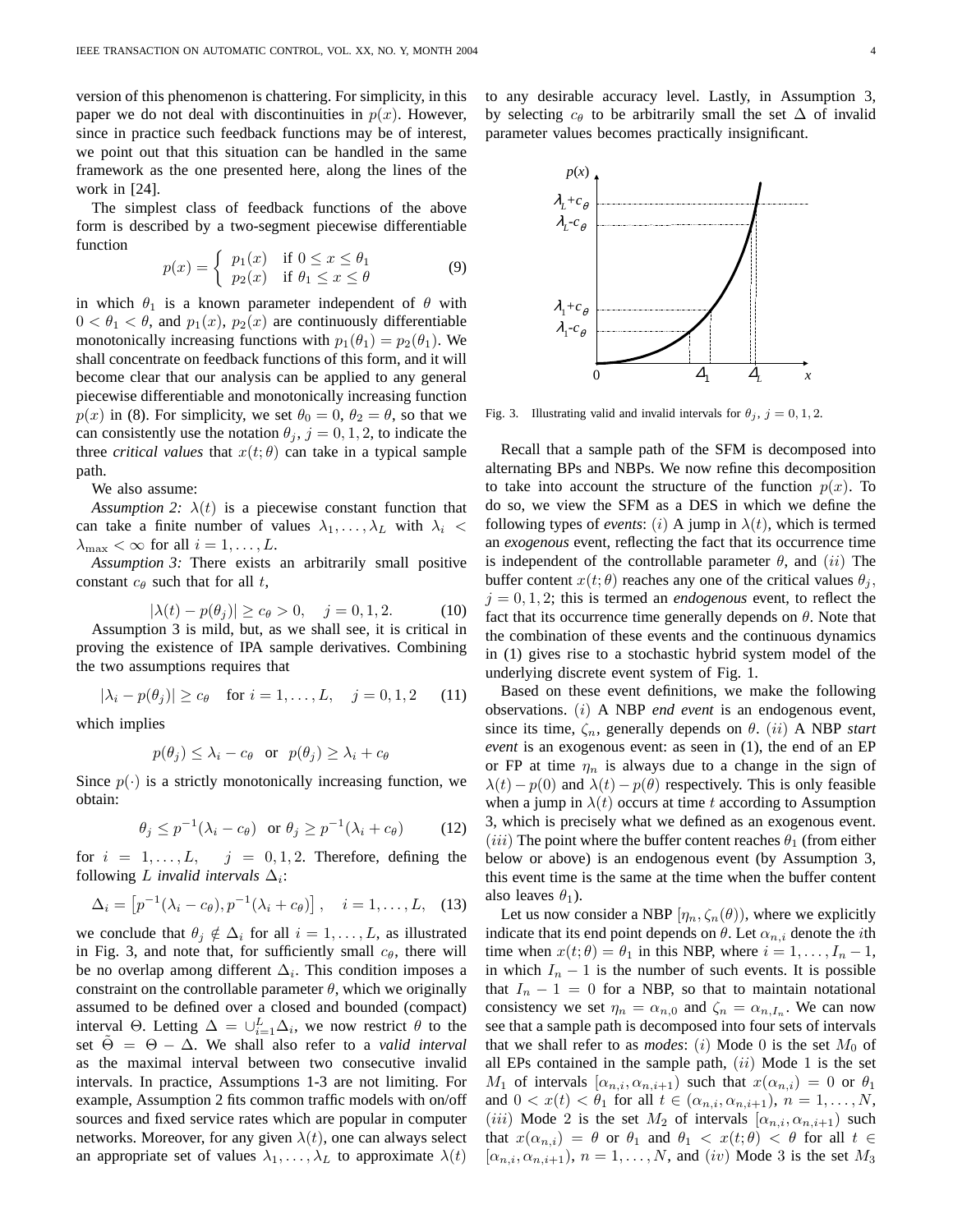of all FPs contained in the sample path. Note that the events occurring at times  $\alpha_{n,i}$  are all endogenous for  $i = 1, \ldots, I_n$ and we should write  $\alpha_{n,i}(\theta)$  to stress this fact; for notational economy, however, we will only write  $\alpha_{n,i}$ . Finally, recall that for  $i = 0$ , we have  $\alpha_{n,0} = \eta_n$ , corresponding to an exogenous event starting the nth NBP. The decomposition of a typical NBP is illustrated in Fig. 4. The NBP  $[\eta_n, \zeta_n(\theta)]$  consists of two  $M_1$  intervals and two  $M_2$  intervals defined by the presence of  $\alpha_{n,1}, \alpha_{n,2}$ , and  $\alpha_{n,3}$ . Moreover, note that at time  $t_1$  and  $t_2$ exogenous events may occur so that the time derivative of the buffer content  $x(t; \theta)$  is discontinuous.



Fig. 4. The Decomposition of a NBP

We shall also make one final assumption:

*Assumption 4:* For every  $\theta$ , w.p.1, no two events (either exogenous or endogenous) occur at the same time.

This assumption precludes a situation where the queue content reaches the value  $\theta$  at the same time t as an exogenous event which might cause it to drop below  $\theta$ ; this would prevent the existence of the derivative of the event time at  $t$  (however, one can still carry out perturbation analysis with one-sided derivatives as in [13]). Moreover, by Assumption 4,  $N$ , the number of NBPs in the sample path, is locally independent of  $\theta$  (since no two events may occur simultaneously, and the occurrence of exogenous events does not depend on  $\theta$ , there exists a neighborhood of  $\theta$  within which, w.p.1, the number of NBPs in  $[0, T]$  is constant). Hence, the random index sets  $\Psi_F$  and  $\Psi_E$  defined in (6) are also locally independent of  $\theta$ .

In what follows, we shall concentrate on a typical NBP  $[\eta_n, \zeta_n(\theta)]$  and drop the index n from the event times  $\alpha_{n,i}$  in order to simplify notation. It is also convenient at this point to define the following:

$$
A(t; \theta) = \lambda(t) - p(x(t; \theta)) \tag{14}
$$

Although  $A(t; \theta)$  depends on  $\theta$ , we shall write it as  $A(t)$ for the sake of simplicity, unless it is essential to indicate its dependence on  $\theta$ . In the following lemma we identify the structure of the queue content derivative  $\frac{\partial x(t;\theta)}{\partial \theta}$  and show that it depends on the event time derivatives  $\frac{\partial \alpha_i}{\partial \theta}$ :

*Lemma 2:* Let  $[\alpha_i, \alpha_{i+1})$  be an interval in a typical NBP, where  $\alpha_i$  is the *i*th time when  $x(t; \theta) = \theta_1$ . Under Assumptions 1-4, for all  $t \in [\alpha_i, \alpha_{i+1}),$ 

$$
\frac{\partial x(t;\theta)}{\partial \theta} = -\frac{\partial \alpha_i}{\partial \theta} A(\alpha_i^+) e^{-\rho(t)} + \mathbf{1} \left[ x(\alpha_i; \theta) = \theta \right] e^{-\rho(t)} \tag{15}
$$

where

$$
\rho(t) = \int_{\alpha_i}^{t} \frac{dp(x)}{dx} dt
$$
\n(16)

*Proof:* See Appendix.

Lemma 2 makes it clear that the queue content sample derivative  $\frac{\partial x(t;\theta)}{\partial \theta}$  depends on the event time derivative  $\frac{\partial \alpha_i}{\partial \theta}$ . Thus, in the next section we address the issue of evaluating these derivatives. The remaining terms in (15) involve: detecting the events such that the buffer content reaches the level  $\theta$ or  $\theta_1$ ; the traffic rate information in  $A(\alpha_i^+)$  at times when the buffer content reaches the level  $\theta_1$ ; and the evaluation of  $\rho(t)$ . Specifically, note that  $\frac{dp(x)}{dx}$  is generally a function of  $x(t; \theta)$ , so that an integration of the sample path over an interval  $[\alpha_i, t]$  is required to evaluate  $\rho(t)$ . This evaluation becomes very simple in the case of a linear feedback function  $p(x)$ , as we will see in Section 5.

Before proceeding with the analysis of the event time derivatives  $\frac{\partial \alpha_i}{\partial \theta}$ , we provide an alternative way of representing (15) that we will occasionally use:

$$
\frac{\partial x(t; \theta)}{\partial \theta} = K_i(\theta) e^{-\rho(t)}
$$

where

$$
K_i(\theta) = \mathbf{1} \left[ x(\alpha_i; \theta) = \theta \right] - A(\alpha_i^+) \frac{\partial \alpha_i}{\partial \theta}.
$$

A detailed discussion on the role of  $K_i(\theta)$  can be found in the proof of Lemma 2 in the Appendix. Finally, a useful relationship we can derive from the above lemma is the following:

$$
\int_{\alpha_i}^{\alpha_{i+1}} \frac{\partial}{\partial \theta} \left[ \frac{\partial x(t; \theta)}{\partial t} \right] dt = \sum_{l=0}^{E_i} \int_{t_l}^{t_{l+1}} \frac{\partial}{\partial \theta} \left[ \frac{\partial x(t; \theta)}{\partial t} \right] dt
$$

$$
= \sum_{l=0}^{E_i} \int_{t_l}^{t_{l+1}} \frac{\partial}{\partial t} \left[ \frac{\partial x(t; \theta)}{\partial \theta} \right] dt
$$

$$
= \sum_{l=0}^{E_i} \frac{\partial x(t; \theta)}{\partial \theta} \Big|_{t_l}^{t_{l+1}}
$$

$$
= \frac{\partial x(t; \theta)}{\partial \theta} \Big|_{\alpha_i}^{\alpha_{i+1}}
$$

$$
= K_i(\theta) \left[ e^{-\rho(\alpha_{i+1})} - 1 \right] \tag{17}
$$

where we have used (49) and (16). Recalling (1) and the definition of  $A(t; \theta)$  in (14), we can also write the above relationship as

$$
\int_{\alpha_i}^{\alpha_{i+1}} \frac{\partial A(t;\theta)}{\partial \theta} dt = K_i(\theta) \left[ e^{-\rho(\alpha_{i+1})} - 1 \right]
$$
 (18)

# *C. Event Time Sample Derivatives*

We derive the sample derivative  $\frac{\partial \alpha_i}{\partial \theta}$  through three lemmas which cover the possible values that  $x(\alpha_i; \theta)$  can take in an interval  $[\alpha_i, \alpha_{i+1})$ .

*Lemma 3:* Under Assumptions 1-4, if a FP ends at time  $\alpha_i$ , i.e.,  $x(\alpha_i; \theta) = \theta$ , then

$$
\frac{\partial \alpha_i}{\partial \theta} = 0
$$
  
*Proof:* See Appendix.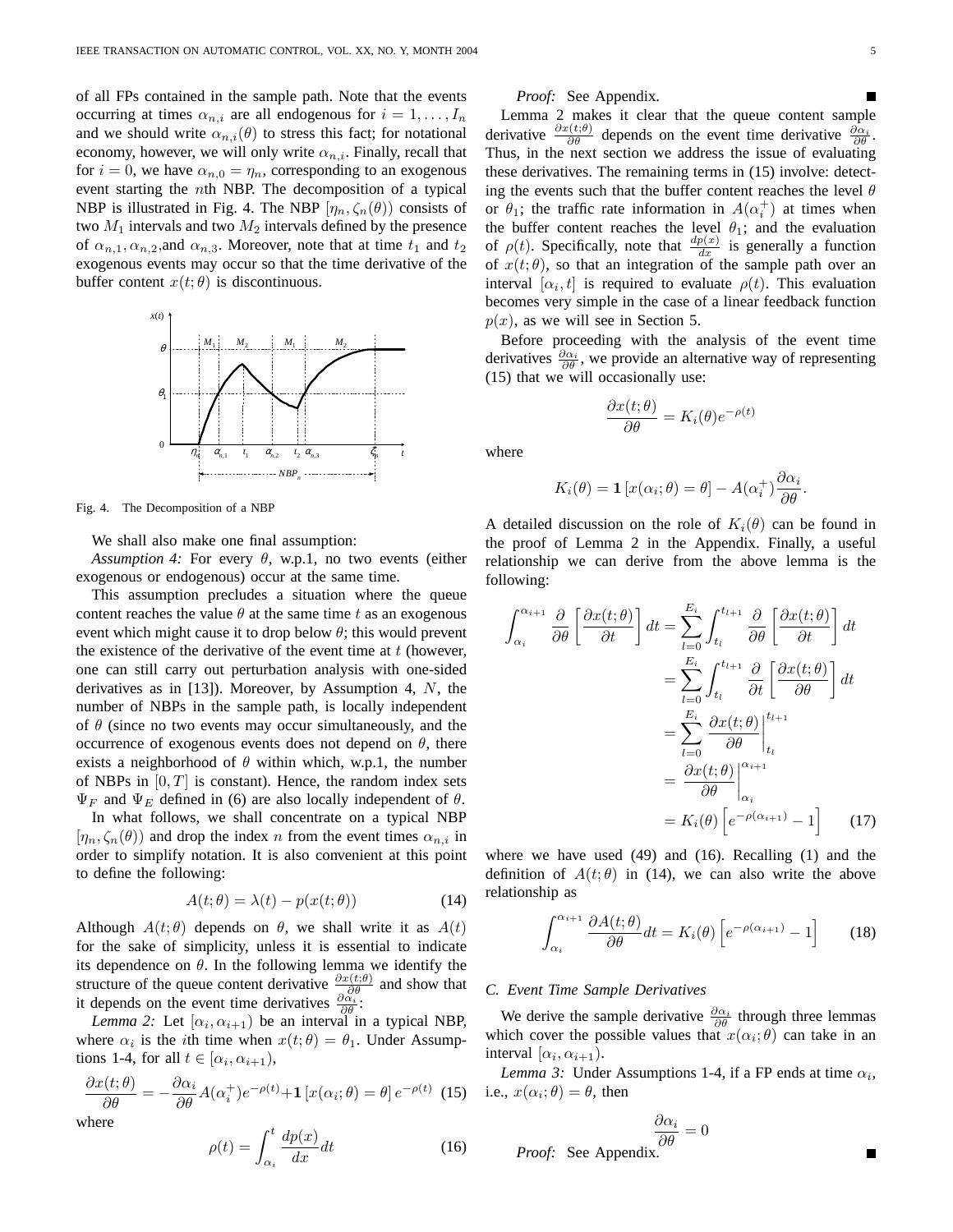*Lemma 4:* Under Assumptions 1-4, if an EP ends at time  $\alpha_i$ , i.e.,  $x(\alpha_i) = 0$ , then where

$$
\frac{\partial \alpha_i}{\partial \theta} = 0
$$
  
*Proof:* See Appendix.

The above two lemmas deal with  $\alpha_i$  ending intervals in modes  $M_0$  and  $M_3$ . Next, we obtain the sample derivatives  $\frac{\partial \alpha_i}{\partial \theta}$  for the remaining modes  $M_1$  and  $M_2$ .

*Lemma 5:* Under Assumptions 1-4, for an interval  $[\alpha_i, \alpha_{i+1}), i = 0, \ldots, I_n - 1$ , in a NBP:

$$
\frac{\partial \alpha_{i+1}}{\partial \theta} = \frac{A(\alpha_i^+)e^{-\rho(\alpha_{i+1})}}{A(\alpha_{i+1})} \cdot \frac{\partial \alpha_i}{\partial \theta} + \frac{\mathbf{1}[x(\alpha_{i+1};\theta) = \theta]}{A(\alpha_{i+1})}
$$

$$
- \frac{\mathbf{1}[x(\alpha_i;\theta) = \theta]e^{-\rho(\alpha_{i+1})}}{A(\alpha_{i+1})}
$$
(19)

with  $\frac{\partial \alpha_0}{\partial \theta} = 0$ .

*Proof:* See Appendix.

The combination of Lemmas 3, 4 and 5 provides a simple linear recursive relationship for obtaining the event time sample derivative  $\frac{\partial \alpha_i}{\partial \theta}$ . In particular, (19) provides this sample derivative over a NBP with initial condition  $\frac{\partial \alpha_0}{\partial \theta} = 0$  at the start of any NBP. It also follows from (19) that this derivative remains zero as long as  $x(\alpha_i;\theta) \neq \theta$  and  $x(\alpha_{i+1};\theta) \neq \theta$ . With the help of these lemmas, we can now obtain the sample derivative  $\frac{\partial \hat{\zeta}_n}{\partial \theta}$  that corresponds to the end point of a NBP  $[\eta_n, \zeta_n(\theta)]$ . Let us first extend the definition of  $\rho(t)$  in (16) to any interval  $[t_1, t_2)$ :

$$
\rho(t_2, t_1) = \int_{t_1}^{t_2} \frac{dp(x)}{dx} dt
$$
\n(20)

and we establish the following result.

*Lemma 6:* Under Assumptions 1-4, for a NBP  $[\eta_n, \zeta_n(\theta)],$ 

$$
\frac{\partial \zeta_n}{\partial \theta} = \frac{1}{A(\zeta_n)} \left\{ \mathbf{1} \left[ x(\zeta_n; \theta) = \theta \right] - \mathbf{1} \left[ x(\eta_n; \theta) = \theta \right] e^{-\rho(\zeta_n, \eta_n)} \right\} \tag{21}
$$

*Proof:* See Appendix.

We are now in a position to obtain the sample derivatives of the performance metrics defined in (3) and (2).

#### *D. IPA Sample Derivative of Loss Rate*

Recalling the definition of the loss rate  $L_T$  in (3), we have

$$
L_T(\theta) = \frac{1}{T} \int_0^T \mathbf{1}[x(t; \theta) = \theta](\lambda(t) - p(\theta))dt
$$
 (22)  

$$
= \frac{1}{T} \sum_{n \in \Psi_F} \int_{\zeta_{n-1}}^{\eta_n} A(t; \theta) dt
$$

We then establish the following.

*Theorem 1:* Under Assumptions 1-4, the IPA estimator of the loss rate  $L_T(\theta)$  with respect to  $\theta$  is

$$
\frac{dL_T(\theta)}{d\theta} = -\frac{1}{T} \sum_{n \in \Psi_F} \left\{ 1 + (\eta_n - \zeta_{n-1}) p'(\theta) \right\}
$$
(23)  
-1  $\left[ x(\eta_{n-1}; \theta) = \theta \right] e^{-\rho(\zeta_{n-1}, \eta_{n-1})}$ 

$$
p'(\theta) \equiv \left. \frac{dp(x)}{dx} \right|
$$

 $P(\theta) \equiv \frac{d\theta}{dx} \Big|_{x=\theta}$ <br>*Proof:* Since  $[\zeta_{n-1}, \eta_n]$  is a FP, we have  $x(t; \theta) = \theta$  for all  $t \in [\zeta_{n-1}, \eta_n)$ . Thus, as in (40), we have

$$
\left. \frac{\partial A(t; \theta)}{\partial \theta} = - \left. \frac{dp(x)}{dx} \right|_{x = \theta} \equiv -p'(\theta)
$$

Recalling that  $\Psi_F$  is locally independent of  $\theta$ , it follows from (22) that

$$
\frac{dL_T(\theta)}{d\theta} = \frac{1}{T} \sum_{n \in \Psi_F} \left\{ A(\eta_n) \frac{\partial \eta_n}{\partial \theta} - A(\zeta_{n-1}) \frac{\partial \zeta_{n-1}}{\partial \theta} \right\}
$$

$$
- \int_{\zeta_{n-1}}^{\eta_n} p'(\theta) dt \right\}
$$

$$
= \frac{1}{T} \sum_{n \in \Psi_F} \left\{ A(\eta_n) \frac{\partial \eta_n}{\partial \theta} - A(\zeta_{n-1}) \frac{\partial \zeta_{n-1}}{\partial \theta} \right\}
$$

$$
- (\eta_n - \zeta_{n-1}) p'(\theta) \}
$$

Invoking Lemmas 3 and 4, we have  $\frac{\partial \eta_n}{\partial \theta} = 0$ . Note that if  $n \in \Psi_F$  we must have  $x(\zeta_{n-1}) = \theta$ , while  $x(\eta_{n-1}) = 0$  or  $\theta$ . Thus, using Lemma 6, (23) immediately follows.

It is interesting to observe that this IPA estimator has the important property of being *nonparametric*, in the sense that no information regarding the characteristics of the stochastic processes involved appears in (23), including any flow rate parameters. In fact, for any NBP that starts with an EP and ends with a FP, the only action required is measuring the length of the ensuing FP,  $[\eta_n - \zeta_{n-1}]$  (the value of  $p'(\theta)$  is known for any  $\theta$ , given the feedback function  $p(x)$ ). If the NBP that ends at  $\zeta_{n-1}$  is one that started with the end of a FP, then the additional term  $e^{-\rho(\zeta_{n-1}, \eta_{n-1})}$  needs to be calculated; this simply involves the time instants  $\zeta_{n-1}, \eta_n$  and the known  $p(x)$ for evaluating the integral in (20). More importantly, observe that the information involved in (23) can be *directly obtained from the actual discrete event system*, since all that is needed is detecting a queue level reaching or exceeding a value  $\theta$ and then measuring the amount of time that it stays above θ. Therefore, (23) may be used with actual system data, not requiring the implementation of a SFM.

#### *E. IPA Sample Derivative of Average Workload*

Recalling the definition of the average workload  $Q_T$  in (2), and making use of the lemmas previously derived, we obtain the following IPA estimator.

*Theorem 2:* Under Assumptions 1-4, the IPA estimator of the workload  $Q_T(\theta)$  with respect to  $\theta$  is

$$
\frac{dQ_T(\theta)}{d\theta} = \frac{1}{T} \left\{ \sum_{n \in \Psi_F} (\eta_n - \zeta_{n-1}) \right\} + \sum_{n=1}^N \sum_{i=0}^{I_n - 1} \int_{\alpha_{n,i}}^{\alpha_{n,i+1}} K_{n,i}(\theta) e^{-\rho(t,\alpha_{n,i})} dt \right\}
$$
(24)

where

$$
K_{n,i}(\theta) = \mathbf{1} \left[ x(\alpha_{n,i}; \theta) = \theta \right] - A(\alpha_{n,i}^+) \frac{\partial \alpha_{n,i}}{\partial \theta}
$$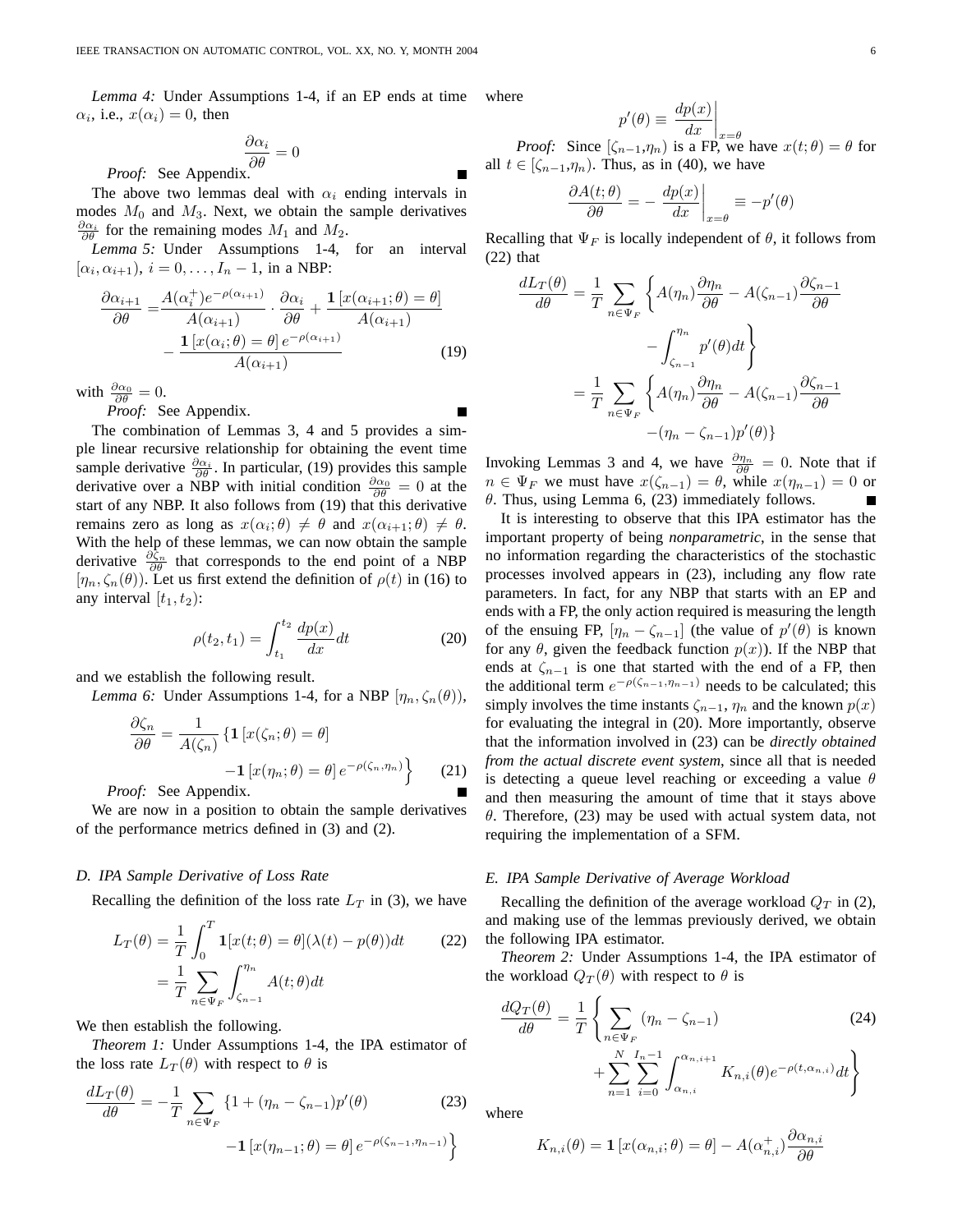*Proof:* Using (2) and the definitions of  $\Psi_E$  and  $\Psi_F$  in (6) we have:

$$
\frac{dQ_T(\theta)}{d\theta} = \frac{1}{T} \frac{d}{d\theta} \left\{ \sum_{n \in \Psi_E} \int_{\zeta_{n-1}}^{\eta_n} 0 \cdot dt + \sum_{n=1}^N \int_{\eta_n}^{\zeta_n} x(t; \theta) dt \right. \\ \left. + \sum_{n \in \Psi_F} \int_{\zeta_{n-1}}^{\eta_n} \theta dt \right\} \\ = \frac{1}{T} \frac{d}{d\theta} \left\{ \sum_{n=1}^N \int_{\eta_n}^{\zeta_n} x(t; \theta) dt + \sum_{n \in \Psi_F} \theta(\eta_n - \zeta_{n-1}) \right\}
$$

Since N and  $\Psi_F$  are locally independent of  $\theta$ , it follows that

$$
\frac{dQ_T(\theta)}{d\theta} = \frac{1}{T} \left\{ \sum_{n=1}^N \left[ x(\zeta_n; \theta) \frac{\partial \zeta_n}{\partial \theta} - x(\eta_n; \theta) \frac{\partial \eta_n}{\partial \theta} + \int_{\eta_n}^{\zeta_n} \frac{\partial x(t; \theta)}{\partial \theta} dt \right] + \sum_{n \in \Psi_F} \left[ (\eta_n - \zeta_{n-1}) + \theta \left( \frac{\partial \eta_n}{\partial \theta} - \frac{\partial \zeta_{n-1}}{\partial \theta} \right) \right] \right\}
$$
(25)

Invoking Lemmas 3 and 4, we have  $\frac{\partial \eta_n}{\partial \theta} = 0$ . Moreover, since  $x(\zeta_n) = \theta \cdot \mathbf{1} \left[ (n+1) \in \Psi_F \right]$  we have

$$
\sum_{n=1}^{N} x(\zeta_n; \theta) \frac{\partial \zeta_n}{\partial \theta} = \sum_{(n+1) \in \Psi_F} \theta \frac{\partial \zeta_n}{\partial \theta} = \sum_{n \in \Psi_F} \theta \frac{\partial \zeta_{n-1}}{\partial \theta}
$$

N

where we take into account the fact the last NBP may end at time T and have no BP following it, in which case  $\zeta_N = T$ ; hence,  $\frac{\partial \zeta_N}{\partial \theta} = 0$  and the above equation still holds. Thus, (25) reduces to

$$
\frac{dQ_T(\theta)}{d\theta} = \frac{1}{T} \left\{ \sum_{n \in \Psi_F} (\eta_n - \zeta_{n-1}) + \sum_{n=1}^N \int_{\eta_n}^{\zeta_n} \frac{\partial x(t; \theta)}{\partial \theta} dt \right\}
$$

Let  $[\alpha_i, \alpha_{i+1}), i = 0, \ldots, I_{n-1}$  be the intervals contained in the NBP  $[\eta_n, \zeta_n]$ . Then, using (49) and  $\rho(t, \alpha_{n,i})$  as defined in (20) immediately gives (24).

Similar to the IPA estimator (23), the one in (24) also requires a timer for measuring the length of every FP  $[\eta_n - \zeta_{n-1}]$ . In addition, however, we need to evaluate  $K_{n,i}(\theta)$ at every endogenous event  $\alpha_i$  in a NBP. This, in turn, involves the sample derivative  $\frac{\partial \alpha_i}{\partial \theta}$ , as seen in (45), which requires the recursive evaluation (19). In general, this evaluation involves some rate information in the form of  $A(\alpha_i^+)$ , i.e., knowledge of the value of  $\lambda(t)$  when an event  $\alpha_i$  takes place. Thus, unlike (23), the IPA estimator (24) is not nonparametric. Finally, note that the analysis leading to the estimators (23) and (24) can be readily generalized to any piecewise differentiable and monotonically increasing function  $p(x)$  in (8) with more than two segments, as long as the events corresponding to the buffer level crossing any one of the thresholds are observed and that the function  $\rho(t_2, t_1)$  is evaluated for any interval  $[t_1, t_2)$ .

**Remark**. By setting  $p(x) = 0$ , the SFM reduces to the one studied in [13] in the absence of feedback. We can readily verify that Theorems 1 and 2 with  $p(x) = 0$  yield the same results as Theorems 5 and 6 of [13].

#### IV. UNBIASEDNESS OF IPA ESTIMATORS

In this section we establish the unbiasedness of the IPA estimators (23) and (24) for SFM. The presence of feedback in our SFM makes this task somewhat more challenging than in earlier work, such as [13] where no feedback was present.

Normally, the unbiasedness of an IPA derivative  $d\mathcal{L}(\theta)/d\theta$ for some performance metric  $\mathcal{L}(\theta)$  is ensured by the following two conditions (see [25], Lemma A2, p.70):  $(i)$  For every  $\theta \in \Theta$ , the sample derivative exists w.p.1, and (ii) W.p.1, the random function  $\mathcal{L}(\theta)$  is Lipschitz continuous throughout  $\Theta$ , and the (generally random) Lipschitz constant has a finite first moment. Consequently, establishing unbiasedness reduces to verifying the Lipschitz continuity of  $\mathcal{L}(\theta)$  over  $\Theta$ . In the case of  $L_T(\theta)$ , however, the existence of invalid intervals in  $\Theta$ , originating from the presence of feedback, creates a problem that we circumvent in what follows. In order to proceed, we shall need one additional very mild technical condition:

*Assumption 5:* Let  $W(\theta)$  be the number of jumps of  $\lambda(t)$  in the time interval [0, T]. Then, for any  $\theta \in \tilde{\Theta}$ ,  $E[W(\theta)] < \infty$ . *Lemma 7:* Let  $\theta$  and  $\theta + \Delta\theta$ ,  $\Delta\theta > 0$ , be in the same valid interval in  $\Theta$ . Then, under Assumptions 1-5, w.p.1.,

$$
|\Delta L_T| \leq r \Delta \theta
$$

where  $r$  is a random variable with a finite expectation.

*Proof:* See Appendix.

A similar result is obtained for the case  $\Delta\theta$  < 0. We can now establish the unbiasedness of the IPA estimator  $\frac{dL_T(\theta)}{d\theta}$ , as well as that of  $\frac{dQ_T(\theta)}{d\theta}$ , as follows:

*Theorem 3:* Assume  $\theta$  is in a valid interval in  $\Theta$ . Then, under Assumptions 1-5, the IPA estimators (23) and (24) are unbiased, i.e.,

$$
\frac{dE[L_T(\theta)]}{d\theta} = E\left[\frac{dL_T(\theta)}{d\theta}\right], \quad \frac{dE[Q_T(\theta)]}{d\theta} = E\left[\frac{dQ_T(\theta)}{d\theta}\right]
$$
  
*Proof:* In the case of  $Q_T(\theta)$ , we have, for  $\Delta\theta > 0$ ,

$$
\Delta Q_T = Q_T(\theta + \Delta \theta) - Q_T(\theta)
$$
  
=  $\frac{1}{T} \left[ \int_0^T x(t; \theta + \Delta \theta) dt - \int_0^T x(t; \theta) dt \right]$   
=  $\frac{1}{T} \int_0^T \Delta x(t) dt$ 

Recalling the boundedness of  $\Delta x(t)$  in Lemma 1, we obtain  $0 \leq \Delta Q_T \leq \Delta \theta$ . Similarly, for  $\Delta \theta < 0$ , we obtain  $\Delta \theta \leq$  $\Delta Q_T \leq 0$ . Thus,  $Q_T(\theta)$  is Lipschitz continuous and the unbiasedness result follows directly from the known fact (see [25], Lemma A2, p.70) that an IPA derivative  $\frac{d\mathcal{L}(\theta)}{d\theta}$  is unbiased if (i) For every  $\theta \in \Theta$ , the sample derivative exists w.p.1, and (*ii*) W.p.1, the random function  $\mathcal{L}(\theta)$  is Lipschitz continuous throughout  $\Theta$ , and the (generally random) Lipschitz constant has a finite first moment.

In the case of  $L_T(\theta)$ , as mentioned earlier, the Lipschitz continuity does not hold generally for all  $\theta \in \Theta$  because of the existence of the invalid intervals. But the unbiasedness can still be obtained as follows. Let  $\theta$  be in an arbitrary valid interval in  $\tilde{\Theta}$  and consider a sequence  $\{\theta'_n\} = \{\theta + \Delta \theta_n\},\$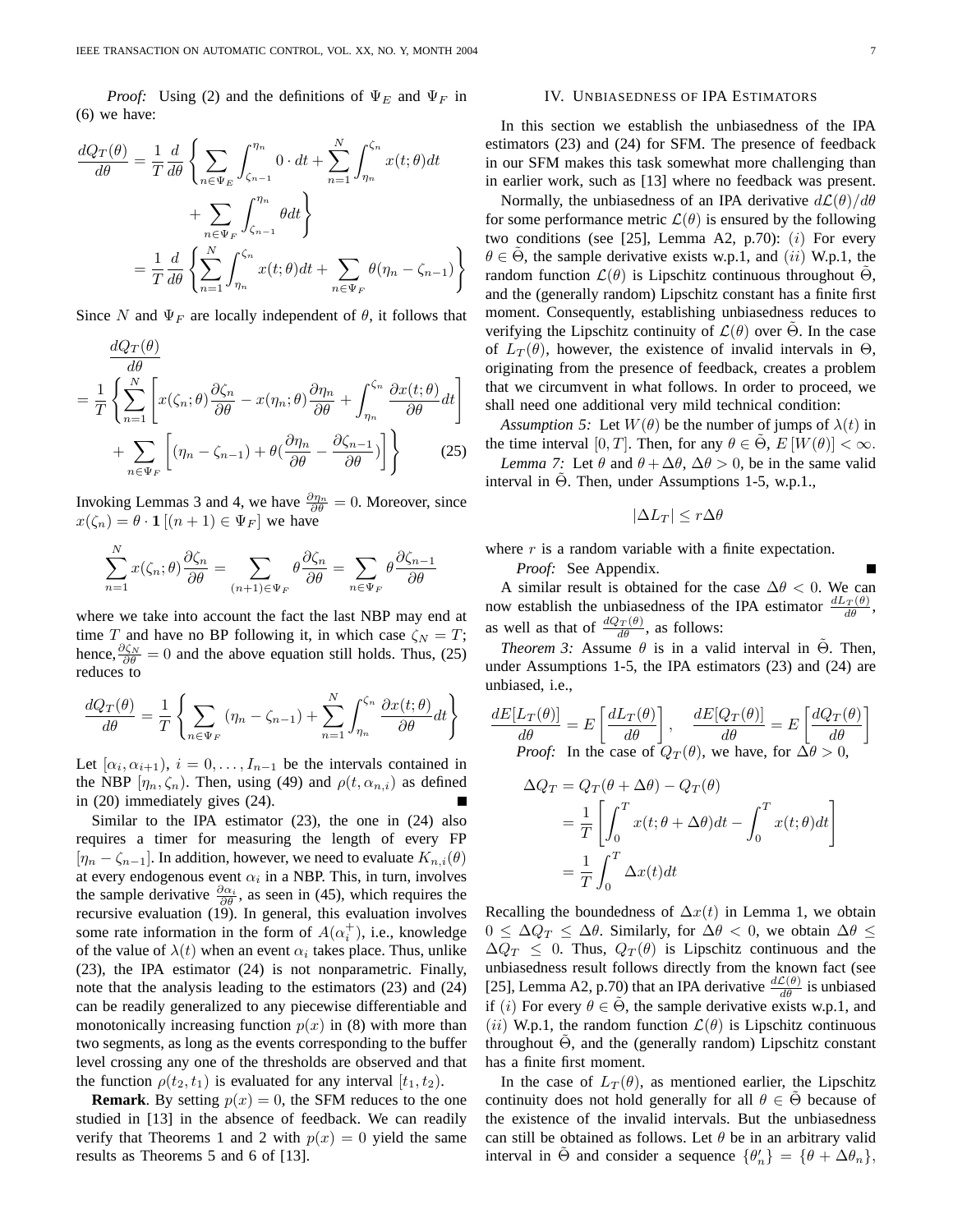$n = 1, 2, \ldots$ , selected so that all its elements belong to the same valid interval, and such that

$$
\lim_{n \to \infty} \Delta \theta_n = 0, \quad \lim_{n \to \infty} \theta'_n = \theta
$$

Then, define

$$
f_n = \frac{L_T(\theta_n') - L_T(\theta)}{\Delta \theta_n}
$$

where

$$
\lim_{n \to \infty} f_n = \frac{dL_T(\theta)}{d\theta} = f
$$

and, by Lemma 7,

$$
|f_n| \le r = C_p + \left| \max_{j=1,\dots,L} \left[ \lambda_j - p(\theta) \right] \right| \frac{R}{T c_{\theta}}
$$

Since  $E[r] < \infty$ ,  $f_n$  is integrable and the unbiasedness result follows by the Dominated Convergence Theorem [26].

# V. THE LINEAR FEEDBACK CASE

In this section we consider the special case of a linear feedback function, i.e.,

$$
p(x) = cx \tag{26}
$$

for all  $x \ge 0$  and  $c > 0$ . In this case, a NBP  $[\eta_n, \zeta_n(\theta)]$  is no longer decomposed into subintervals, since there is no endogenous event contained in the NBP. In other words, the sample path now consists of three modes only:  $M_0$  corresponding to EPs,  $M_2$  corresponds to FPs, and  $M_1$  corresponding to NBPs.

Given  $(26)$ , we obtain for  $(16)$ :

$$
\rho(t) = \int_{\eta_n}^t \frac{\partial p(x)}{\partial x} dt = c(t - \eta_n) \tag{27}
$$

and (46) reduces to

$$
K_n(\theta) = \mathbf{1} \left[ x(\eta_n; \theta) = \theta \right] \tag{28}
$$

since, by Lemmas 3 and 4, we have  $\frac{\partial \eta_n}{\partial \theta} = 0$ . Note that the indexing is now over NBPs,  $n = 1, 2, \dots$ , since there are no endogenous events based on which we previously subdivided a NBP. Accordingly, the queue content derivative in (15) becomes, for any  $t \in [\eta_n, \zeta_n(\theta)],$ 

$$
\frac{\partial x(t;\theta)}{\partial \theta} = \mathbf{1} \left[ x(\eta_n; \theta) = \theta \right] e^{-c(t - \eta_n)}
$$
(29)

Using (27), the result of Lemma 6 becomes

$$
\frac{\partial \zeta_n}{\partial \theta} = \frac{1}{A(\zeta_n)} \left\{ \mathbf{1} \left[ x(\zeta_n; \theta) = \theta \right] - \mathbf{1} \left[ x(\eta_n; \theta) = \theta \right] e^{-c(\zeta_n - \eta_n)} \right\}
$$

The IPA estimator (23) becomes

$$
\frac{dL_T(\theta)}{d\theta} = -\frac{1}{T} \sum_{n \in \Psi_F} \{1 + c(\eta_n - \zeta_{n-1})
$$
(30)  
-1  $[x(\eta_{n-1}; \theta) = \theta] e^{-c(\zeta_{n-1} - \eta_{n-1})} \}$ 

and we can clearly see that this is *nonparametric* and requires only simple timers to evaluate the duration of NBPs  $[\eta_{n-1}, \zeta_{n-1}]$  and FPs  $[\zeta_{n-1}, \eta_n]$ . Finally, using (29), the IPA estimator (24) reduces to

$$
\frac{dQ_T(\theta)}{d\theta} = \frac{1}{T} \left\{ \sum_{n \in \Psi_F} (\eta_n - \zeta_{n-1}) + \sum_{n=1}^N \int_{\eta_n}^{\zeta_n} \mathbf{1} \left[ x(\eta_n; \theta) = \theta \right] e^{-c(t - \eta_n)} dt \right\}
$$

$$
= \frac{1}{T} \sum_{n \in \Psi_F} \left\{ (\eta_n - \zeta_{n-1}) + \frac{1 - e^{-c(\zeta_n - \eta_n)}}{c} \right\} \tag{31}
$$

Unlike the general case in (24), here we find that the workload IPA estimator is also *nonparametric* and involves only timers for measuring the durations of FPs and their ensuing NBPs. Thus, from an implementation standpoint, using linear feedback enables the use of IPA estimators in control and optimization problems with same ease as in the no feedback case in, for example, [13], as further discussed in the next section.

# VI. OPTIMAL BUFFER CONTROL USING SFM-BASED IPA **ESTIMATORS**

#### *A. Cost Function Structure*

In this section we discuss the influence of feedback on the structure of cost functions defined to formulate optimization problems. Similar to [13], the cost function we consider has the form of (4), i.e.,  $J(\theta) = \gamma Q_T + L_T$ , reflecting the tradeoff between loss and workload (equivalently, throughput and system delay). This tradeoff, however, is complicated by feedback: As the threshold  $\theta$  increases, the amount of suppressed flow (the flow not admitted into the system) increases and this has to be either rejected or held at the supply source<sup>1</sup>. This effect is certainly undesirable and has to be taken into account when defining throughput. Therefore, the role played by feedback in this tradeoff needs to be carefully identified.

Let us adopt a pricing-based approach to reveal the effect of feedback on throughput. In an actual (discrete event) queueing system with the proposed feedback mechanism, every customer trying to enter the server belongs to one of the following three classes:  $(i)$  it is rejected before entering the system because of the source rate suppression;  $(ii)$  it enters the system but is dropped because of overflow;  $(iii)$ it is successfully served. Moreover, we assume that  $(a)$  two customers of different classes have a price difference, and (b) two customers of the same class have the same price. Our pricing strategy is to *impose a nonnegative price on every packet according to its class* and minimize the total cost. The price is set to 1 for each customer dropped because of loss (overflow), or 0 for each customer successfully served, based on the premise that dropped customers should be penalized the most and those successfully served should be penalized the least. On the other hand, for each customer suppressed before it could enter the system, the price is s with  $0 < s < 1$ ,

<sup>&</sup>lt;sup>1</sup>Flow supression may be realized by a variety of mechanisms; for example, by letting the supply source hold the flow until the buffer content is below the threshold. As a result, the flow is delayed but not necessarily lost. However, we shall not go into details regarding these mechanisms.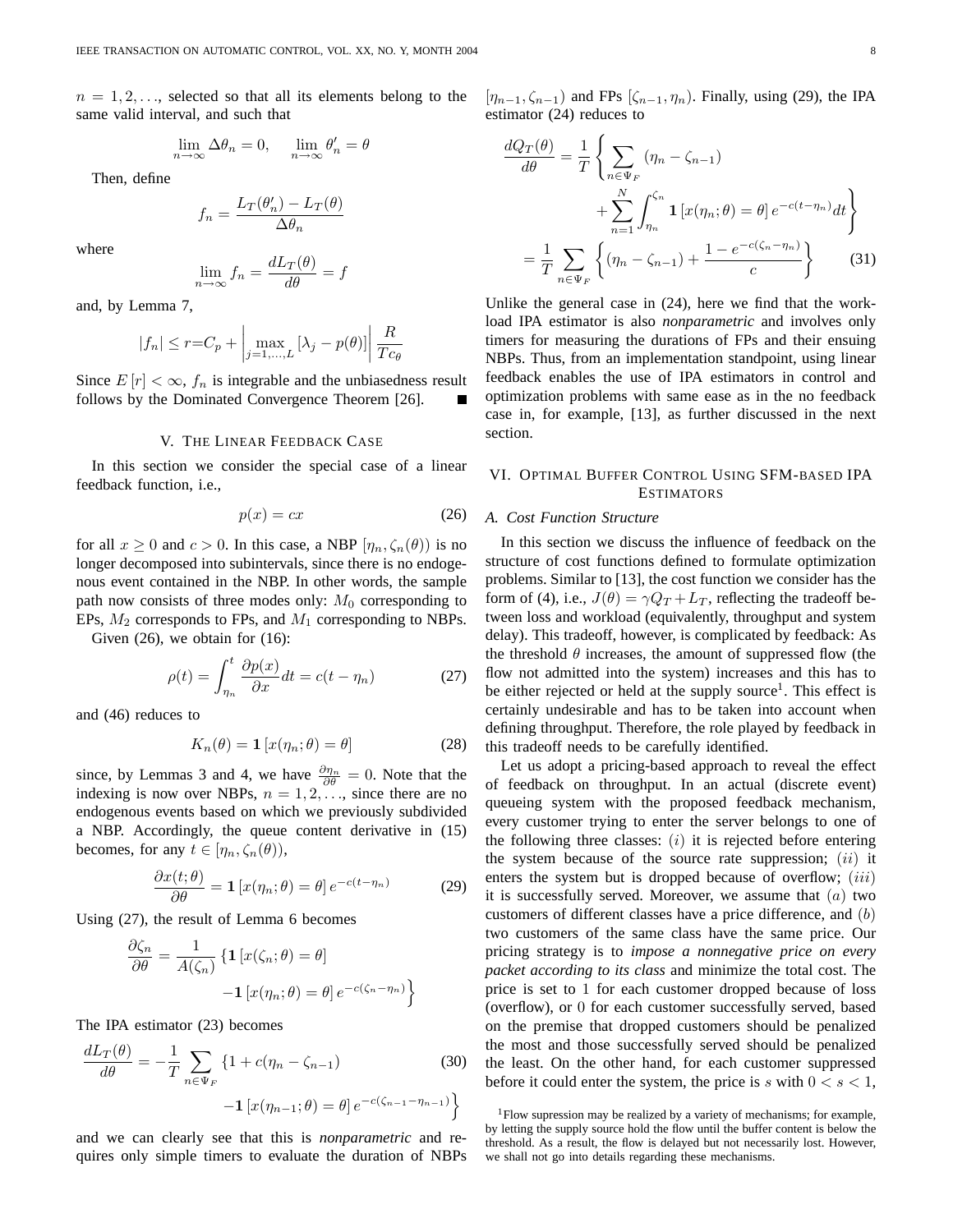since this justifies the presence of a source rate suppression mechanism through which customers are not necessarily lost but rather delayed. It is worth pointing out that our purpose here is not to discuss a precise pricing scheme, but only to gauge the effect of feedback by a pricing-based approach using the relative price values  $0, s, 1$ . The total price for all customers during the time interval  $[0, T]$  is then:

$$
P(\theta) = [sR_T(\theta) + L_T(\theta)] \cdot T \tag{32}
$$

in which  $R_T(\theta)$  is the suppression rate of the system and  $L_T(\theta)$  is the loss rate. Moreover, let us consider the particular case of linear feedback, so that

$$
R_T(\theta) = \frac{1}{T} \int_0^T p(x(t; \theta)) dt = \frac{1}{T} \int_0^T cx(t; \theta) dt = cQ_T(\theta)
$$
\n(33)

combining (32) and (33) suggests

$$
\frac{P(\theta)}{T} = csQ_T(\theta) + L_T(\theta)
$$
\n(34)

as the metric for throughput reduction due to overflow and source rate suppression.

On the other hand, taking both throughput and delay (equivalently, workload by Little's Law [10]) into consideration, an overall cost function may be determined as

$$
J(\theta) = \frac{P(\theta)}{T} + dQ_T(\theta) = (cs + d) Q_T(\theta) + L_T(\theta)
$$
 (35)

in which the parameter  $s$  reflects the agreement between the server and the supply source and  $d$  reflects the relative importance between throughput efficiency and latency. In summary, the form of this cost function looks similar to that in previous work [13], i.e., it is a linear combination of  $Q_T(\theta)$ and  $L_T(\theta)$ . However, the coefficient of  $Q_T(\theta)$  is split into two parts, corresponding to the effect of throughput (affected by feedback through c) and delay respectively.

#### *B. Numerical Results*

Based on the preceding discussion of the cost function structure, we present some numerical examples limiting ourselves here to the linear feedback case. As suggested before, the solution to an optimization problem defined for an actual queueing system may be approximated by the solution to the same problem based on a SFM of the system. However, the simple form of the IPA estimators of the loss rate and workload obtained through (24) and (23) actually allows us to use data from the *actual* system in order to estimate sensitivities that, in turn, may be used to solve an optimization problem of interest.

Let us now consider the linear feedback buffer control problem for the actual DES with cost function (35) and illustrate one of several possible means to quantify system performance objectives:

$$
J_T^{DES}(\theta) = \gamma E[Q_T^{DES}(\theta)] + E[L_T^{DES}(\theta)] \tag{36}
$$

in which  $\gamma = cs + d$  as detailed in the previous section. The problem of determining  $\theta^*$  to minimize  $J_T^{DES}(\theta)$  above may be addressed through a standard stochastic approximation algorithm (details on such algorithms, including conditions required for convergence to an optimum may be found, for instance, in [27]):

$$
\theta_{n+1} = \theta_n - \nu_n H_n(\theta_n, \omega_n^{DES}), \qquad n = 0, 1, \dots \quad (37)
$$

where  $H_n(\theta_n, \omega_n^{DES})$  is an estimate of  $dJ_T^{DES}/d\theta$  evaluated at  $\theta = \theta_n$  and based on information obtained from a sample path of the DES denoted by  $\omega_n^{DES}$  (to differentiate it from sample paths  $\omega_n^{SFM}$  obtained through a SFM of the DES) and  $\{\nu_n\}$  is a step size sequence. What we have obtained in (30) and (31) gives us an IPA estimator of  $J_T^{SFM}(\theta)$ , the cost obtained for the SFM corresponding to the actual DES. Notice, however, that the form of these SFM-based IPA estimators enables their values to be obtained from data of an *actual* (discrete-event) system: The expressions in (30) and (31) simply require (*i*) detecting when the buffer level reaches  $\theta$  or 0, and *(ii)* timing the length of BPs and NBPs. These are data available on a sample path of the DES. In other words, the *form* of the IPA estimators is obtained by analyzing the system as a SFM, but the associated *values* can be obtained from real data from the underlying DES. Obviously, the resulting gradient estimator  $H_n(\theta_n, \omega_n^{DES})$  is now an approximation leading to a sub-optimal solution of the above optimization problem; however, as extensively discussed in prior work (e.g., [13]) this approximation recovers  $\theta^*$  with great accuracy.

Note that  $\{\theta_n\}$  in (37) is a sequence of real numbers. Applied to the actual queueing system, we define the control policy as follows: as a customer enters the system (if not suppressed due to the feedback effect), it is accepted if the buffer content  $x(t) \leq \theta$  or dropped because of overflow when  $x(t) > \theta$ . Finally, note that, after a control update, the state must be reset to zero, in accordance with our convention that all performance metrics are defined over an interval with an initially empty buffer. In the case of off-line control (as in the numerical examples we present), this simply amounts to simulating the system after resetting its state to 0. In the more interesting case of on-line control, we proceed as follows. Suppose that the *n*th iteration ends at time  $\tau_n$  and the state is  $x(\theta_n; \tau_n)$  [in general,  $x(\theta_n; \tau_n) > 0$ ]. At this point, the threshold is updated and its new value is  $\theta_{n+1}$ . Let  $\tau_n^0$  be the next time that the buffer is empty, i.e.,  $x(\theta_{n+1}; \tau_n^0) = 0$ . At this point, the  $(n + 1)$ th iteration starts and the next gradient estimate is obtained over the interval  $[\tau_n^0, \tau_n^0 + T]$ , so that  $\tau_{n+1} = \tau_n^0 + T$  and the process repeats. The implication is that over the interval no estimation is carried out while the controller waits for the system to be reset to its proper initial state; therefore, sample path information available over  $[\tau_n, \tau_n^0]$ is effectively wasted as far as gradient estimation is concerned.

Figure 5 shows examples of the application of (37) to a single-node system with linear feedback under four different parameter settings (scenarios). The service rate  $\mu(t) = 2400$ remains constant throughout the simulation. In all four cases,  $\sigma(t)$  is piecewise constant. In scenarios 1 and 2, each interval over which  $\sigma(t)$  remains constant is a random variable with a Pareto distribution  $Pareto(1/2r, 2)$ , i.e., a cdf  $F(x; A, B) =$  $1 - \left(\frac{A}{x}\right)$  $\int_B^B$  for  $Pareto(A, B)$ . In scenarios 3 and 4, each interval is exponentially distributed with parameter  $r$ . Therefore for all scenarios the expected length of such intervals is  $1/r$ . At the end of each interval, the next value of  $\sigma(t)$  is generated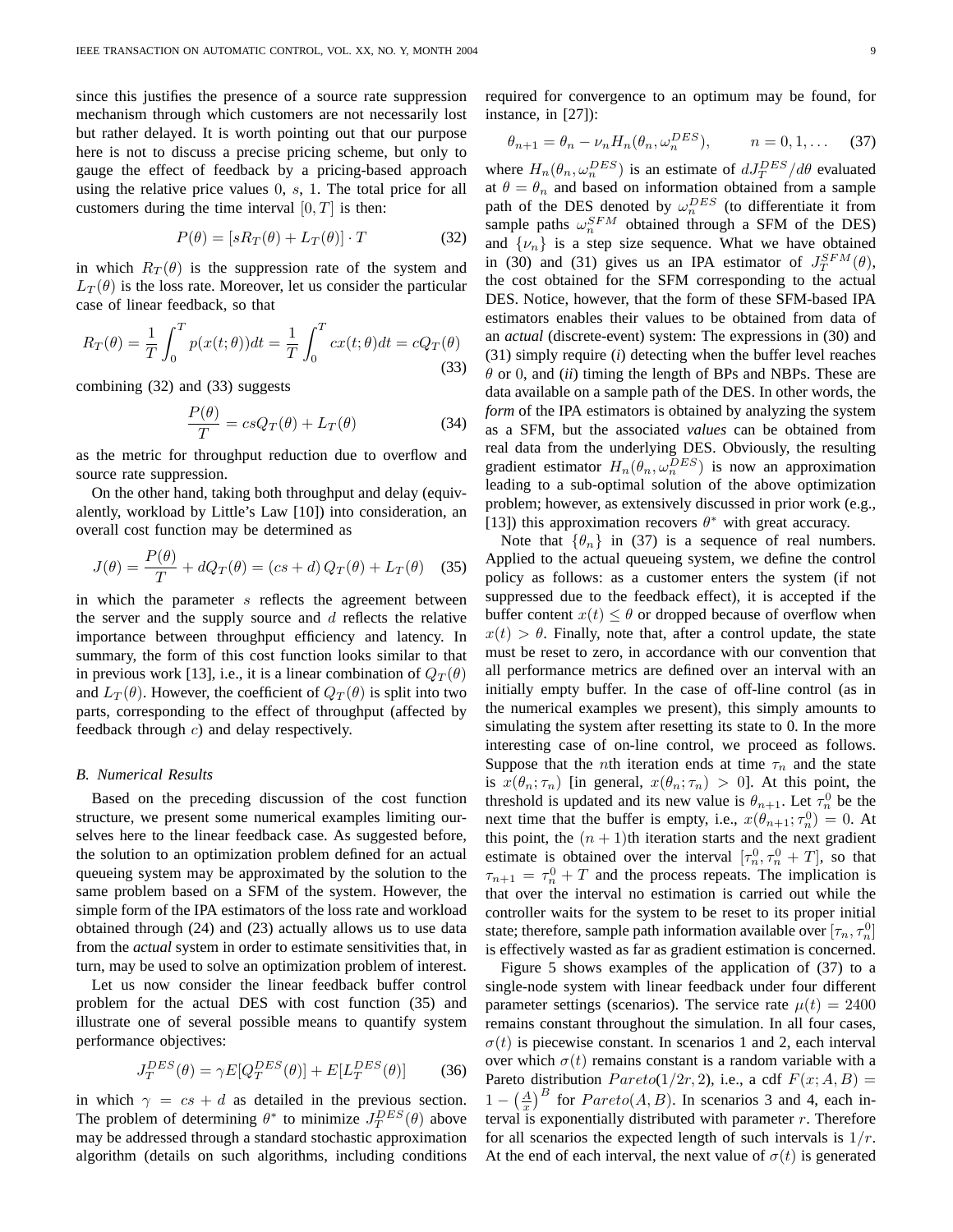

Fig. 5. Numerical results for four different scenarios

according to a transition probability matrix. For simplicity, we assume that all elements of the transition probability matrix are equal and the only feasible value of these elements is  $q = 1/m$ , in which m is the number of values  $\sigma(t)$  can take. For different scenarios,  $\sigma(t)$  value sets, the feedback factor c and overflow penalty  $\gamma$  also vary. Table 1 summarizes the settings for all four scenarios. Also shown in the table are  $\theta_0$ , the initial threshold value, and  $\theta^*$ , the threshold value obtained through (37). In Fig. 5, the curve "DES" denotes the cost function  $J_T(\theta)$  obtained through exhaustive simulation for different (discrete) values of  $\theta$  with  $T = 50000$ ; the curve "IPA Algo." represents the optimization process (37) with the simulation time horizon for each step of (37) set to  $T' = 10$ , and with constant step size  $\nu = 2.5$ . As shown in Fig. 5, the gradient-based algorithm (37) converges to or very near the optimal threshold (the threshold value that corresponds to the minimum of the DES curve) even when the per-step simulation time horizon is so short that the performance with the same time horizon significantly deviates from the "DES" curve. This is an indication of how the optimal control parameter can be recovered through a SFM, even though the corresponding performance estimates obtained by the SFM may be inadequate, as is clearly the case in Scenario 2 of Fig. 5 for example.

In Fig. 6 we also show the effect of  $T'$ , the simulation time horizon for each step of  $(37)$  on its convergence. We observe that the smaller the IPA estimation interval  $T'$  becomes, the slower the algorithm converges. When the value is too small, i.e.,  $T' = 5$  in this case, the threshold finally oscillates between the values 15 and 25, the actual optimum being  $\theta^* = 16.4$ .



Fig. 6. Convergence as a function of IPA estimation interval

# VII. CONCLUSIONS AND FUTURE WORK

SFMs have recently been used to capture the dynamics of complex DES so as to implement control and optimization methods based on estimating gradients of performance metrics. In doing so, we exploit the simple form of the IPA estimators of these performance gradients and the fact that they depend only on data directly observable along a sample path of the actual system (not just the SFM which is an abstraction of the system). Systems considered to date have not included any feedback mechanism in their operation. In this paper, we have taken the first step towards incorporating feedback by considering a single-node SFM with threshold-based buffer control and controllable inflow rate based on buffer content feedback. We have developed IPA estimators for the loss volume and average workload as functions of the threshold parameter, and shown their unbiasedness, despite the complications brought about by the presence of feedback. The simplicity of the estimators, especially in the linear feedback case, suggests their application to on-line control of networks, as illustrated in Section 6.

The work in this paper opens up a variety of possible extensions. First, the framework presented here can be readily applied to piecewise differentiable feedback functions  $p(x)$ with more than two segments or with discontinuities. Moreover, the sensitivity analysis we carried out for the threshold parameter  $\theta$  can be extended to all threshold parameters  $\theta_1, \ldots, \theta_{n-1}$  of the feedback function (8). On the other hand, there are several issues regarding the feedback mechanism. First of all, the feedback form  $\alpha(t) - p(x)$  implies several requirements on the server and the supply source:  $(i)$  the form of  $p(x)$  requires continuous observation of the buffer content  $x(t)$ ; (ii) this information has to be instantaneously transferred back to the source;  $(iii)$  the source has to be able to apply the additive rate control continuously. These requirements may seriously hinder the application of this feedback mechanism in some settings, notably high-speed communication networks. Motivated by this consideration, we are pursuing the study of IPA estimators for alternative feedback mechanisms. For example, of special interest in practice is multiplicative feedback of the form  $p(x)\sigma(t)$ , where  $p(x)$  may be, for instance, a piecewise constant function, making implementation of such a mechanism particularly simple (i.e., by probabilistically dropping incoming customers) [28],[29]. Preliminary work also suggests that a similar analysis may be carried out for an exponential feedback function  $p(x) = e^{-cx}$ . Along the same lines, by properly selecting  $p(x)$ , it is possible to emulate other forms of feedback such as the popular TCP congestion control scheme.

Of obvious interest is also the possibility to obtain gradient estimators with respect to parameters of the controller. For example, in the linear feedback case in (26), sensitivity estimates of performance metrics with respect to the "gain"  $c$  would be instrumental in tuning such a controller. Our ongoing work suggests that this is indeed possible.

Finally, as mentioned earlier, a critical assumption in this paper is that state information is instantaneously available. In some cases, the delay involved in providing such information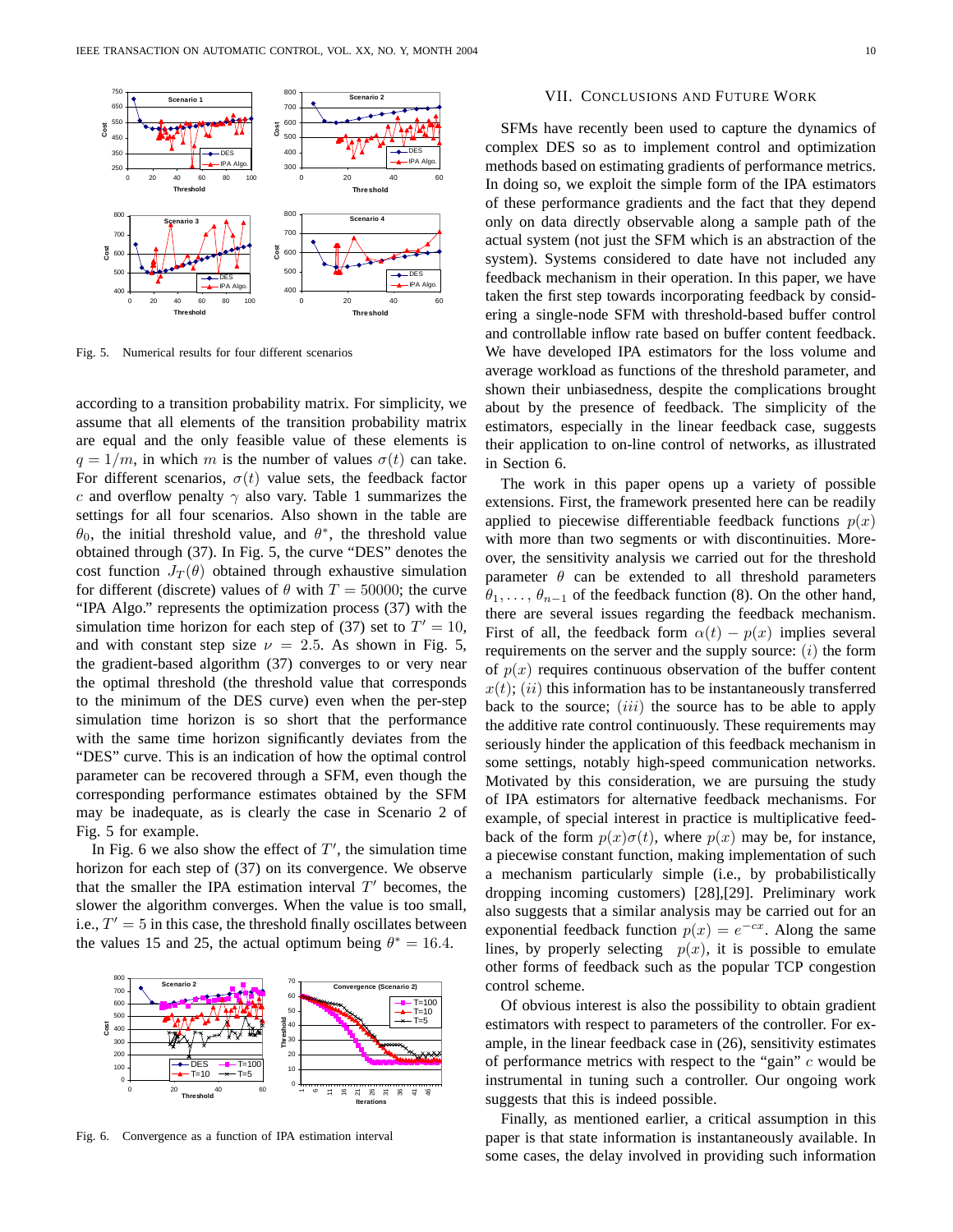| Scenario | $\alpha$ | m     | $\sigma$ value set ( $\times 10^3$ ) | c  | S   | $\boldsymbol{a}$ | $\sim$ | $\theta_0$ | $\theta^*$ |
|----------|----------|-------|--------------------------------------|----|-----|------------------|--------|------------|------------|
|          | 10       | 0.333 | 34, 28, 22                           |    | 0.5 |                  | ن.     | 95         | 27.3       |
|          | 10       | 0.333 | 34.28.22                             | 20 | 0.5 | 20               | 30     | 60         | 16.4       |
|          | 10       | 0.125 | 34, 33, 32, 29, 26, 25, 19, 14       |    | 0.5 |                  | 10     | 95         | 20.1       |
|          | 10       | 0.125 | 34, 33, 32, 29, 26, 25, 19, 14       | 13 | 0.5 | 13.5             | 20     | 95         | 16.1       |

TABLE I SUMMARY OF PARAMETER SETTINGS FOR FOUR SCENARIOS

to a controller can be significant. To address this problem, alternative feedback mechanisms are needed; for example, a piecewise constant  $p(x)$  implies that the controller needs to be notified only when the buffer content reaches one or more critical levels that trigger some action (capturing a "quantization" in the state feedback). In this case, the effect of a communication delay can be incorporated in the proper selection of these critical levels (adjustable controller parameters). This is a crucial issue that we are currently investigating.

# Appendix

*Proof:* [**Lemma** 1] At any time, a state trajectory has to be in one of the following three aggregate states: EP, NBP or FP. Therefore, there are nine possibilities for the joint aggregate states corresponding to the nominal and perturbed sample paths for a given  $\theta$  and  $\Delta\theta$ . For example (EP,NBP) indicates that the nominal sample path is in an EP and the perturbed sample path is in a NBP. Let us consider joint sample paths and let  $t_l$  denote the *l*th time instant when either the nominal or the perturbed sample path experiences a transition from one aggregate state to another. Thus, we decompose  $[0, T]$ into intervals  $[t_l, t_{l+1}), l = 0, \ldots, B-1$ , where  $t_0 = 0$  and  $B$  is the total number of such intervals. We now proceed by induction over  $l = 0, \ldots, B - 1$ .

For the first time interval corresponding to  $l = 0$ , since, by assumption,  $x(0; \theta + \Delta\theta) = x(0; \theta) = 0$ ,  $\Delta\theta$  has no effect and we have  $\Delta x(t) = 0 < \Delta \theta$  for all  $t \in [t_0, t_1)$ . Next, we assume that  $0 \leq \Delta x(t) \leq \Delta \theta$  for all  $t \in [t_{l-1}, t_l)$  with  $l > 1$ , and will establish the same conclusion for all  $t \in$  $[t_l, t_{l+1})$ . We accomplish this by considering all possible nine cases identified above.

1. (EP,EP): Trivially,  $\Delta x(t) = x(t; \theta + \Delta \theta) = x(t; \theta) =$  $0 < \Delta \theta$ , for all  $t \in [t_l, t_{l+1})$ .

2. (EP,NBP): Since  $x(t; \theta) = 0$  for all  $t \in [t_l, t_{l+1})$ , from (1) we have  $\lambda(t) - p(0) \leq 0$  for all  $t \in [t_l, t_{l+1})$ . Moreover, since  $p(x)$  is monotonically increasing,  $p(x(t; \theta + \Delta\theta)) \ge$  $p(x(t; \theta)) = p(0)$ , which implies

$$
\frac{dx(t; \theta + \Delta\theta)}{dt} = \lambda(t) - p(x(t; \theta + \Delta\theta)) \le \lambda(t) - p(0) \le 0
$$
\n(38)

Therefore,  $\Delta x(t) \leq \Delta x(t_l) \leq \Delta \theta$ , for all  $t \in [t_l, t_{l+1})$ , where the second inequality is due to the induction hypothesis and the continuity of  $x(t; \theta)$ . It is also clear that  $\Delta x(t) \geq 0$ .

3. (EP,FP): Since  $x(t_i; \theta + \Delta\theta) = \theta + \Delta\theta$  and  $x(t_i; \theta) = 0$ , we get  $\Delta x(t) = \theta + \Delta \theta > \Delta \theta$  which (recalling the continuity of  $x(t; \theta)$ ) contradicts the induction hypothesis. Therefore, this case is impossible.

4. (NBP,EP): Since  $x(t; \theta + \Delta\theta) = 0$  for all  $t \in [t_1, t_{l+1})$ and the induction hypothesis and continuity of  $x(t; \theta)$  require that  $x(t_l; \theta + \Delta\theta) \geq x(t_l; \theta)$ , it follows that  $x(t_l; \theta) = 0$ . In addition, since the perturbed path is in an EP, we have  $\lambda(t) - p(0) \leq 0$ . These two facts, imply that  $x(t; \theta) =$ 0 for all  $t \in [t_l, t_{l+1})$ . This contradicts the assumption that the nominal sample path is in a NBP. Hence, this case is impossible.

5. (NBP,NBP): From (1), we have:

$$
\frac{dx(t; \theta)}{dt} = \lambda(t) - p(x)
$$

and

$$
\frac{dx(t; \theta + \Delta\theta)}{dt} = \lambda(t) - p(x(t; \theta + \Delta\theta)),
$$

which implies

$$
\frac{d\Delta x(t)}{dt} = -\left[p(x(t;\theta + \Delta\theta)) - p(x(t;\theta))\right]
$$
(39)

for  $t \in [t_l, t_{l+1})$ . Combining the above equation with the induction hypothesis that  $\Delta x(t) \geq 0$  (recalling the continuity of  $x(t; \theta)$ ) and the monotonicity of  $p(\cdot)$ , we obtain  $p(x(t_l; \theta +$  $(\Delta \theta)$ ) –  $p(x(t_l; \theta)) \geq 0$ . It follows that

$$
\frac{d\Delta x(t)}{dt} \le 0
$$

for  $t \geq t_l$  as long as  $\Delta x(t) \geq 0$ ,  $t \in [t_l, t_{l+1})$ , hence  $\Delta x(t) \leq \Delta x(t_1) \leq \Delta \theta$ . Suppose that  $\Delta x(\tau) = 0$  for some  $\tau \in [t_l, t_{l+1})$ . Then, by (39),  $\frac{d\Delta x(t)}{dt} = 0$  for  $t \geq \tau$ , i.e.,  $x(t; \theta + \Delta\theta) = x(t; \theta)$ , which implies that both sample paths coincide until the next transition to an EP or FP at  $t_{l+1}$ . Therefore,  $\Delta x(t) \geq 0$  for all  $t \in [t_l, t_{l+1})$ .

6. (NBP,FP): Since  $x(t_i; \theta + \Delta\theta) = \theta + \Delta\theta$ , the induction hypothesis  $\Delta x(t_l) \leq \Delta \theta$  (recalling the continuity of  $x(t; \theta)$ ) and the fact that  $x(t; \theta) \leq \theta$  imply that  $x(t_i; \theta) = \theta$ . On the other hand, since the perturbed sample path is in a FP,  $\lambda(t) - p(\theta + \Delta\theta) \geq 0$ . The monotonicity of  $p(x)$  then implies that  $\lambda(t) - p(\theta) > 0$ ,  $t \in [t_l, t_{l+1})$ . Since  $x(t_l; \theta) = \theta$ , it follows that the nominal sample path is also in a FP, which contradicts the assumption that it is in a NBP. So this case is infeasible.

7. (FP,EP): Since  $x(t_l; \theta) = \theta$  and  $x(t_l; \theta + \Delta\theta) = 0$ , we get  $\Delta x(t)$  < 0, which contradicts the induction assumption  $\Delta x(t) \geq 0$ , and this case is also infeasible.

8. (FP,NBP): In this case,  $x(t; \theta) = \theta$  for all  $t \in [t_l, t_{l+1})$ and the induction hypothesis  $\Delta x(t) \geq 0$  (recalling the continuity of  $x(t; \theta)$ ) implies that  $x(t_i; \theta + \Delta\theta) \ge \theta$ . Moreover, we show next that  $x(t; \theta + \Delta\theta) \geq \theta$  for all  $t \in [t_l, t_{l+1})$ . If  $x(t_l; \theta + \Delta\theta) = \theta$  for some  $\tau \in [t_l, t_{l+1})$ , we get form (1):

$$
\frac{dx(\tau;\theta + \Delta\theta)}{d\tau^+} = \lambda(\tau) - p(\theta) \ge 0
$$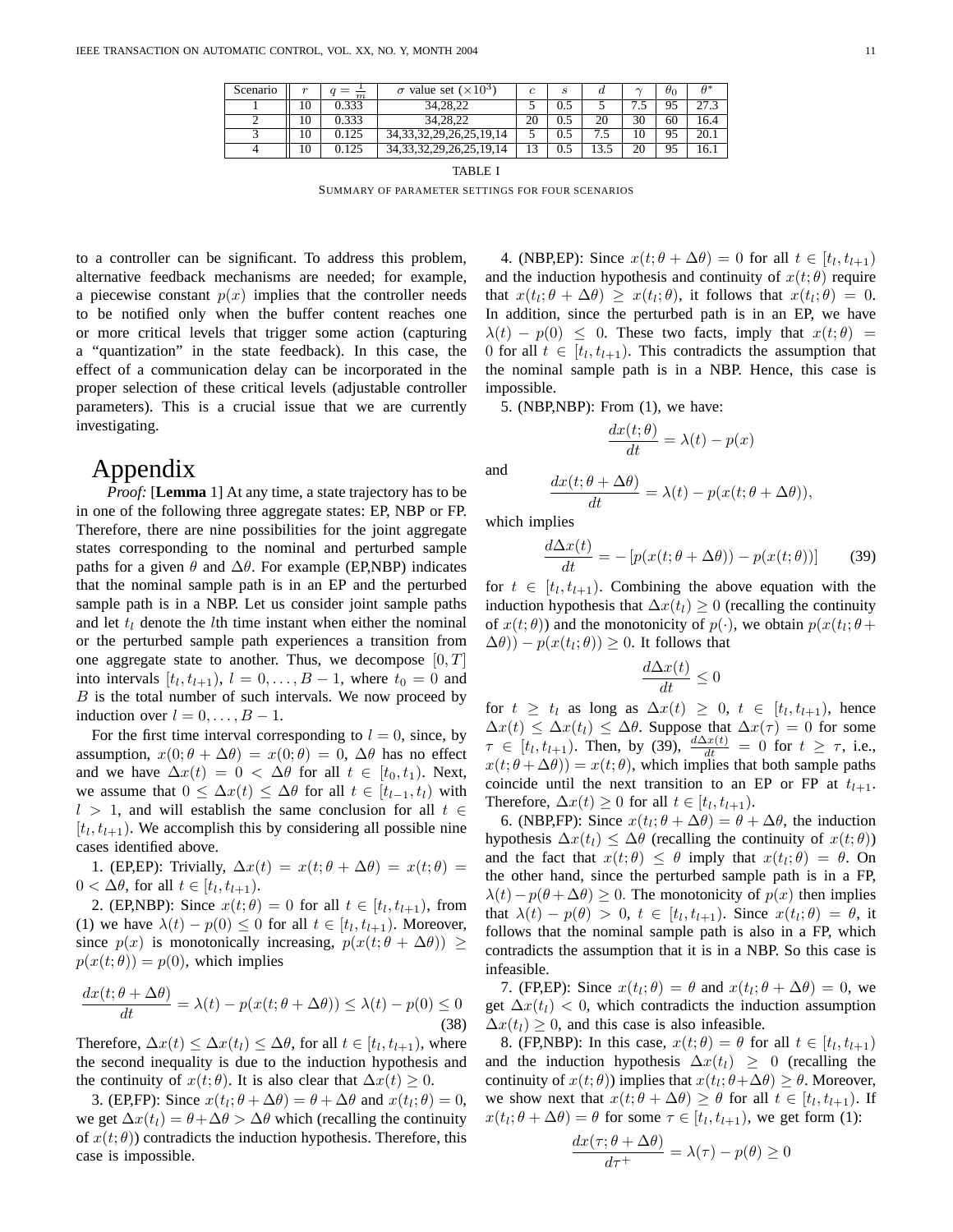where the inequality is due to the fact that the nominal sample path is in a FP, i.e.,  $\lambda(t) - p(\theta) \geq 0$  for all  $t \in [t_l, t_{l+1})$ . Therefore, the perturbed sample path is constrained in this case by  $\theta \leq x(t; \theta + \Delta \theta) \leq \theta + \Delta \theta$ , and it follows that  $0 \leq \Delta x(t) \leq \Delta \theta$  for all  $t \in [t_l, t_{l+1}).$ 

9. (FP,FP): Since  $x(t; \theta) = \theta$  and  $x(t; \theta + \Delta \theta) = \theta + \Delta \theta$ , it is clear that for all  $t \in [t_l, t_{l+1})$  we have  $0 < \Delta x(t) = \Delta \theta$ . This completes the inductive proof.

*Proof:* [**Lemma** 2] We begin the proof by further decomposing the interval  $[\alpha_i, \alpha_{i+1})$  into subintervals defined by all exogenous events in  $(\alpha_i, \alpha_{i+1})$ . Let  $t_l$  be the time instant when the *l*th exogenous event occurs in  $(\alpha_i, \alpha_{i+1}), l = 1, \ldots, E_i$ , where  $E_i$  is the (random) number of these exogenous events. For notational simplicity we set  $\alpha_i = t_0$  and  $\alpha_{i+1} = t_{E_i+1}$ . In the interval  $(t_l, t_{l+1}), l = 1, 2, ..., \lambda(t)$  is constant and  $p(x)$  is differentiable and we can see that  $\frac{\partial x(t;\theta)}{\partial \theta}$  exists and is continuous with respect to t. For all  $t \in (t_l, t_{l+1}),$  (1) gives

$$
\frac{\partial x(t; \theta)}{\partial t} = A(t; \theta)
$$

Differentiating with respect to  $\theta$  and recalling that  $\lambda(t)$  is independent of  $\theta$ , we have from (14)

$$
\frac{\partial A(t;\theta)}{\partial \theta} = -\frac{\partial p(x)}{\partial \theta} = -\frac{dp(x)}{dx} \frac{\partial x(t;\theta)}{\partial \theta} \tag{40}
$$

so that

$$
\frac{\partial}{\partial \theta} \left[ \frac{\partial x(t; \theta)}{\partial t} \right] = -\frac{dp(x)}{dx} \frac{\partial x(t; \theta)}{\partial \theta} \tag{41}
$$

Define

$$
\rho_l(t) = \int_{t_l}^t \frac{dp(x)}{dx} dt.
$$
\n(42)

Then, (41) can be rewritten as:

$$
\frac{\partial}{\partial t} \left[ \frac{\partial x(t; \theta)}{\partial \theta} \right] = -\frac{\partial \rho_l(t)}{\partial t} \frac{\partial x(t; \theta)}{\partial \theta} \tag{43}
$$

Solving this equation we obtain for  $t \in (t_l, t_{l+1})$ :

$$
\frac{\partial x(t;\theta)}{\partial \theta} = k_l e^{-\rho_l(t)} \tag{44}
$$

in which

$$
k_l = \left. \frac{\partial x(t; \theta)}{\partial \theta} \right|_{t=t_l^+}
$$

Since  $t_l$  for  $l \geq 1$  is the occurrence time of an exogenous event (when  $\lambda(t)$  switches from one value to another), it is locally independent of  $\theta$ . By Assumption 4 only this exogenous event occurs at  $t_l$ , and  $\frac{\partial x(t;\theta)}{\partial \theta}$  is continuous at  $t_l$ , thus, ¯  $\overline{a}$ 

$$
\left. \frac{\partial x(t; \theta)}{\partial \theta} \right|_{t=t^+_l} = \frac{\partial x(t_l; \theta)}{\partial \theta} = \left. \frac{\partial x(t; \theta)}{\partial \theta} \right|_{t=t^-_l}
$$

On the other hand, when  $l = 0$ ,  $t_0 = \alpha_i$  depends on  $\theta$ . Let us define ¯

$$
K_i(\theta) \equiv \left. \frac{\partial x(t;\theta)}{\partial \theta} \right|_{t=\alpha_i^+}
$$
 (45)

which can be determined as follows. Since

$$
x(t; \theta) = x(\alpha_i; \theta) + \int_{\alpha_i}^t A(\tau; \theta) d\tau,
$$

differentiating with respect to  $\theta$ , we obtain:

$$
\frac{\partial x(t;\theta)}{\partial \theta} = \frac{\partial x(\alpha_i;\theta)}{\partial \theta} + \int_{\alpha_i}^t \frac{\partial A(\tau;\theta)}{\partial \theta} d\tau - A(\alpha_i^+) \frac{\partial \alpha_i}{\partial \theta}
$$

where, recalling the definition of the event times  $\alpha_i$ ,  $i =$  $0, \ldots, I$ , there are three possible values that  $x(\alpha_i)$  can take:  $\theta$ ,  $\theta_1$  or 0. Thus,

$$
\frac{\partial x(\alpha_i; \theta)}{\partial \theta} = \mathbf{1} \left[ x(\alpha_i) = \theta \right]
$$

Since the boundedness of  $\frac{\partial p(x)}{\partial x}$  and  $\frac{\partial x(t;\theta)}{\partial \theta}$  is guaranteed by Assumption 1 and Corollary 1 respectively, from (40) we obtain:  $\overline{a}$  $\overline{a}$ ¯  $\overline{a}$  $\overline{a}$  $\overline{a}$ 

$$
\left|\frac{\partial A(t)}{\partial \theta}\right| = \left|\frac{dp(x)}{dx}\right| \left|\frac{\partial x}{\partial \theta}\right| \le C_p
$$

Therefore,

$$
K_i(\theta) = \mathbf{1} \left[ x(\alpha_i; \theta) = \theta \right] - A(\alpha_i^+) \frac{\partial \alpha_i}{\partial \theta} \tag{46}
$$

Returning to (44) for all  $l = 0, 1, 2, \ldots$  we now have:

$$
\frac{\partial x(t_1;\theta)}{\partial \theta} = K_i(\theta)e^{-\rho_0(t_1)}
$$
\n(47)

$$
\frac{\partial x(t_l;\theta)}{\partial \theta} = \frac{\partial x(t_{l-1};\theta)}{\partial \theta} e^{-\rho_{l-1}(t_l)}, \quad \text{for } l > 1 \tag{48}
$$

Recalling the definition of  $\rho_l(t)$  in (42), let

$$
\rho(t) = \int_{\alpha_i}^t \frac{dp(x)}{dx} dt
$$

and note that for  $t \in (t_l, t_{l+1}), \rho(t) = \sum_{i=1}^{l} \rho_{i-1}(t_i) +$  $\rho_l(t)$ . Thus, combining (47)-(48) with (44) gives

$$
\frac{\partial x(t;\theta)}{\partial \theta} = K_i(\theta)e^{-\rho(t)} \quad \text{for all } t \in [\alpha_i, \alpha_{i+1}) \tag{49}
$$

which is precisely  $(15)$ .

*Proof:* [Lemma 3] If  $x(t; \theta)$  decreases from  $\theta$  at time  $\alpha_i$ , this defines the start of a NBP which, as already seen, is an exogenous event, independent of  $\theta$ . Specifically, from (1) we must have  $\lambda(\alpha_i^-) - p(\theta) \ge 0$  and  $\lambda(\alpha_i^+) - p(\theta) < 0$  where  $\lambda(t)$ is independent of  $\theta$ . *i* From Assumption 3,  $\lambda(\alpha_i^-) - p(\theta) > c_{\theta}$ ,  $\lambda(\alpha_i^+) - p(\theta) < -c_\theta$ . Therefore, there exists a neighborhood of  $\theta$  within which a change of  $\theta$  does not affect  $\alpha_i$ . This implies that  $\alpha_i$  is locally independent of  $\theta$  and the result follows.

*Proof:* [**Lemma** 4] The proof is similar to that of the previous lemma, with  $\lambda(\alpha_i^-) - p(0) \le 0$  and  $\lambda(\alpha_i^+) - p(0) > 0$ .

# *Proof:* [**Lemma** 5] We have

$$
\int_{\alpha_i}^{\alpha_{i+1}} A(t; \theta) dt = x(\alpha_{i+1}; \theta) - x(\alpha_i; \theta)
$$
 (50)

Depending on the values of  $x(\alpha_i;\theta)$  and  $x(\alpha_{i+1};\theta)$ , we have the following possible cases:

Case 1: 
$$
x(\alpha_i; \theta)
$$
 =  $x(\alpha_{i+1}; \theta)$ , so that  $\frac{\partial}{\partial \theta} [x(\alpha_{i+1}; \theta) - x(\alpha_i; \theta)] = 0$ .

*Case* 2:  $x(\alpha_i; \theta) = 0$ ,  $x(\alpha_{i+1}; \theta) = \theta_1$ , so that  $\frac{\partial}{\partial \theta} [x(\alpha_{i+1}; \theta) - x(\alpha_i; \theta)] = 0.$ 

*Case 3*:  $x(\alpha_i;\theta) = \theta_1$ ,  $x(\alpha_{i+1};\theta) = \theta$ , so that  $\frac{\partial}{\partial \theta} [x(\alpha_{i+1}; \theta) - x(\alpha_i; \theta)] = 1.$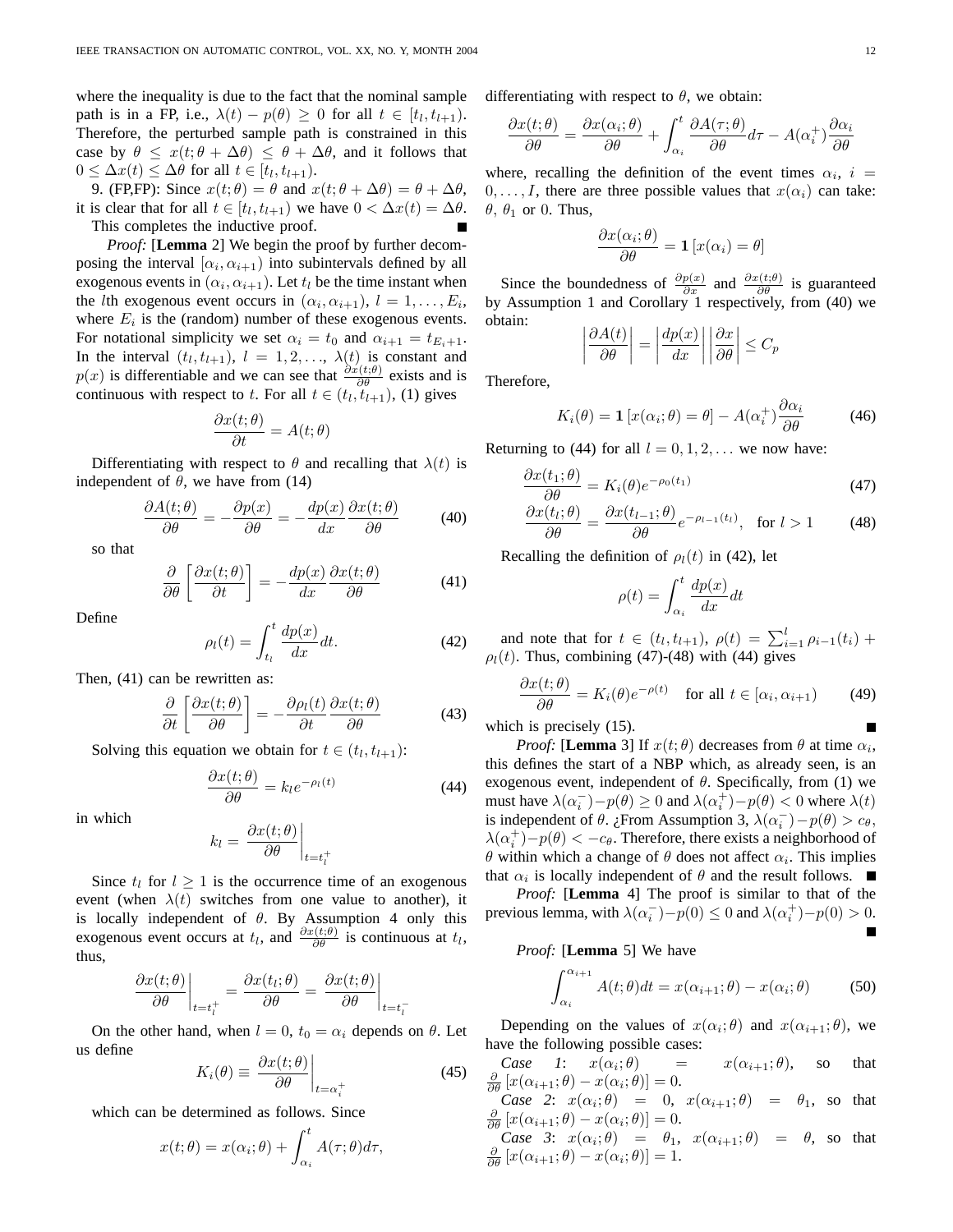*Case 4:*  $x(\alpha_i;\theta) = \theta$ ,  $x(\alpha_{i+1};\theta) = \theta_1$ , so that  $[\eta_n,\zeta_n]$  we obtain:  $\frac{\partial}{\partial \theta} [x(\alpha_{i+1}; \theta) - x(\alpha_i; \theta)] = -1.$ 

*Case 5*:  $x(\alpha_i; \theta) = \theta_1$ ,  $x(\alpha_{i+1}; \theta) = 0$ , so that  $\frac{\partial}{\partial \theta} [x(\alpha_{i+1}; \theta) - x(\alpha_i; \theta)] = 0$ .

Combining these cases yields  $\frac{\partial}{\partial \theta} [x(\alpha_{i+1}; \theta) - x(\alpha_i; \theta)] =$  $\mathbf{1}[x(\alpha_{i+1};\theta) = \theta] - \mathbf{1}[x(\alpha_i;\theta) = \theta]$ , which can take three possible values: 1, 0, and  $-1$ . Thus, from (50) we get

$$
\frac{\partial}{\partial \theta} \left[ \int_{\alpha_i}^{\alpha_{i+1}} A(t; \theta) dt \right] = \mathbf{1} \left[ x(\alpha_{i+1}; \theta) = \theta \right] - \mathbf{1} \left[ x(\alpha_i; \theta) = \theta \right]
$$
\n(51)

Let  $t_l$  be the time instant when the *l*th exogenous event occurs in  $(\alpha_i, \alpha_{i+1}), l = 1, \ldots, E_i$ , where  $E_i$  is the (random) number of these exogenous events. Then,

$$
\frac{\partial}{\partial \theta} \left[ \int_{\alpha_i}^{\alpha_{i+1}} A(t; \theta) dt \right] = \frac{\partial}{\partial \theta} \left[ \sum_{l=0}^{E_i} \int_{t_l}^{t_{l+1}} A(t; \theta) dt \right]
$$
\n
$$
= \sum_{l=0}^{E_i} \frac{\partial}{\partial \theta} \int_{t_l}^{t_{l+1}} A(t; \theta) dt
$$
\n
$$
= \sum_{l=0}^{E_i} \left\{ A(t_{l+1}^{-}) \frac{\partial t_{l+1}}{\partial \theta} - A(t_l^{+}) \frac{\partial t_l}{\partial \theta} + \int_{t_l}^{t_{l+1}} \frac{\partial A(t; \theta)}{\partial \theta} dt \right\}
$$
\n
$$
= A(\alpha_{i+1}^{-}) \frac{\partial \alpha_{i+1}}{\partial \theta} - A(\alpha_i^{+}) \frac{\partial \alpha_i}{\partial \theta}
$$
\n
$$
+ K_i(\theta) \left[ e^{-\rho(\alpha_{i+1})} - 1 \right]
$$

where we have made use of (18). Therefore, using (51), the above equation yields

$$
\frac{\partial \alpha_{i+1}}{\partial \theta} = \frac{1}{A(\alpha_{i+1}^{-})} \left\{ A(\alpha_i^{+}) \frac{\partial \alpha_i}{\partial \theta} - K_i(\theta) \left[ e^{-\rho(\alpha_{i+1})} - 1 \right] + \mathbf{1} \left[ x(\alpha_{i+1}; \theta) = \theta \right] - \mathbf{1} \left[ x(\alpha_i; \theta) = \theta \right] \right\}
$$

Note that for all  $i > 0$ ,  $\alpha_i$  corresponds to an endogenous event, therefore, by Assumption 4, there can be no jump in  $A(t)$  at  $t = \alpha_i, i > 0$ , i.e.,  $A(\alpha_{i+1}^-) = A(\alpha_{i+1})$  for all  $i = 0, ..., I_n$ 1 (we must still write  $A(\alpha_i^+)$ , however, to account for the jump at  $t = \alpha_0$  which initiates the NBP). Then, recalling the definition of  $K_i(\theta)$  in (45), the expression above reduces to

$$
\frac{\partial \alpha_{i+1}}{\partial \theta} = \frac{1}{A(\alpha_{i+1})} \left\{ A(\alpha_i^+) \frac{\partial \alpha_i}{\partial \theta} e^{-\rho(\alpha_{i+1})} + \mathbf{1} \left[ x(\alpha_{i+1}; \theta) = \theta \right] - \mathbf{1} \left[ x(\alpha_i; \theta) = \theta \right] e^{-\rho(\alpha_{i+1})} \right\}
$$

which is precisely (19). The fact that the initial condition for this recursion is  $\frac{\partial \alpha_0}{\partial \theta} = 0$  follows from Lemmas 3, 4.

*Proof:* [**Lemma** 6] Assume there are  $I_n - 1$  endogenous events in  $(\eta_n, \zeta_n)$  and recall that  $\alpha_0 = \eta_n$  and  $\alpha_{I_n} = \zeta_n$ . Applying Lemma 5 to all intervals  $[\alpha_i, \alpha_{i+1})$  contained in

$$
A(\alpha_1^-) \frac{\partial \alpha_1}{\partial \theta} - A(\alpha_0^+) \frac{\partial \alpha_0}{\partial \theta} e^{-\rho(\alpha_1, \alpha_0)}
$$
  
=  $\mathbf{1} [x(\alpha_1; \theta) = \theta] - \mathbf{1} [x(\alpha_0; \theta) = \theta] e^{-\rho(\alpha_1, \alpha_0)}$   

$$
A(\alpha_2^-) \frac{\partial \alpha_2}{\partial \theta} - A(\alpha_1^+) \frac{\partial \alpha_0}{\partial \theta} e^{-\rho(\alpha_2, \alpha_1)}
$$
  
=  $\mathbf{1} [x(\alpha_2; \theta) = \theta] - \mathbf{1} [x(\alpha_1; \theta) = \theta] e^{-\rho(\alpha_2, \alpha_1)}$   
:

$$
A(\alpha_{I_n}^-) \frac{\partial \alpha_{I_n}}{\partial \theta} - A(\alpha_{I_n-1}^+) \frac{\partial \alpha_{I_n-1}}{\partial \theta} e^{-\rho(\alpha_{I_n}, \alpha_{I_n-1})}
$$
  
=  $\mathbf{1}[x(\alpha_{I_n}; \theta) = \theta] - \mathbf{1}[x(\alpha_{I_n-1}; \theta) = \theta] e^{-\rho(\alpha_{I_n}, \alpha_{I_n-1})}$ 

We notice that for  $0 \le i \le I_n$ ,  $\mathbf{1}[x(\alpha_i; \theta) = \theta] = 0$ , otherwise the NBP would end before time  $\alpha_{I_n}$ . Moreover, by Assumption 4, no exogenous event occurs at time  $\alpha_i$  for  $i > 0$ , therefore  $A(\alpha_i^-) = A(\alpha_i^+) = A(\alpha_i)$  for  $i > 0$ . In view of these facts, we get

$$
A(\alpha_1) \frac{\partial \alpha_1}{\partial \theta} - A(\alpha_0^+) \frac{\partial \alpha_0}{\partial \theta} e^{-\rho(\alpha_1, \alpha_0)}
$$
  
=  $-\mathbf{1} [x(\alpha_0; \theta) = \theta] e^{-\rho(\alpha_1, \alpha_0)}$   

$$
A(\alpha_2) \frac{\partial \alpha_2}{\partial \theta} - A(\alpha_1) \frac{\partial \alpha_0}{\partial \theta} e^{-\rho(\alpha_2, \alpha_1)} = 0
$$
  
:

$$
A(\alpha_{I_n-1})\frac{\partial \alpha_{I_n-1}}{\partial \theta} - A(\alpha_{I_n-2})\frac{\partial \alpha_{I_n-2}}{\partial \theta}e^{-\rho(\alpha_{I_n-1}, \alpha_{I_n-2})} = 0
$$
  

$$
A(\alpha_{I_n})\frac{\partial \alpha_{I_n}}{\partial \theta} - A(\alpha_{I_n-1})\frac{\partial \alpha_{I_n-1}}{\partial \theta}e^{-\rho(\alpha_{I_n}, \alpha_{I_n-1})}
$$
  

$$
= \mathbf{1}[x(\alpha_{I_n}; \theta) = \theta]
$$

Multiplying the *i*th equation above by  $e^{\rho(\alpha_i,\alpha_1)}$  and summing up the results we obtain:

$$
A(\alpha_{I_n}) \frac{\partial \alpha_{I_n}}{\partial \theta} e^{\rho(\alpha_{I_n}, \alpha_1)} - A(\alpha_0^+) \frac{\partial \alpha_0}{\partial \theta} e^{-\rho(\alpha_1, \alpha_0)}
$$
  
=  $\mathbf{1} [x(\alpha_{I_n}; \theta) = \theta] e^{\rho(\alpha_{I_n}, \alpha_1)} - \mathbf{1} [x(\alpha_0; \theta) = \theta] e^{-\rho(\alpha_1, \alpha_0)}$ 

Recall that  $\alpha_0 = \eta_n$ ,  $\alpha_{I_n} = \zeta_n$  and  $\frac{\partial \eta_n}{\partial \theta} = 0$  (Lemmas 3, 4). Observing, in addition, that  $\rho(\alpha_{I_n}, \alpha_1) + \rho(\alpha_1, \alpha_0) =$  $\rho(\zeta_n, \eta_n)$  we obtain:

$$
A(\zeta_n)\frac{\partial \zeta_n}{\partial \theta} = \mathbf{1}\left[x(\zeta_n; \theta) = \theta\right] - \mathbf{1}\left[x(\eta_n; \theta) = \theta\right]e^{-\rho(\zeta_n, \eta_n)}
$$

which gives  $(21)$ .

*Proof:* [**Lemma** 7] Similar to (22), for the perturbed sample path with  $\Delta\theta > 0$ , we have

$$
L_T(\theta + \Delta\theta)
$$
  
=  $\frac{1}{T} \int_0^T \mathbf{1}[x(t; \theta + \Delta\theta) = \theta + \Delta\theta][\lambda(t) - p(\theta + \Delta\theta)]dt$ 

Setting  $\Delta L_T = L_T(\theta + \Delta \theta) - L_T(\theta)$ , we get

$$
\Delta L_T = \frac{1}{T} \int_0^T \{ \mathbf{1} \left[ x(t; \theta + \Delta \theta) = \theta + \Delta \theta \right] [\lambda(t) - p(\theta + \Delta \theta)] - \mathbf{1} \left[ x(t; \theta) = \theta \right] [\lambda(t) - p(\theta)] \} dt
$$

Considering the possible values of  $x(t; \theta)$  and  $x(t; \theta + \Delta\theta)$ at any time  $t$ , there are four cases: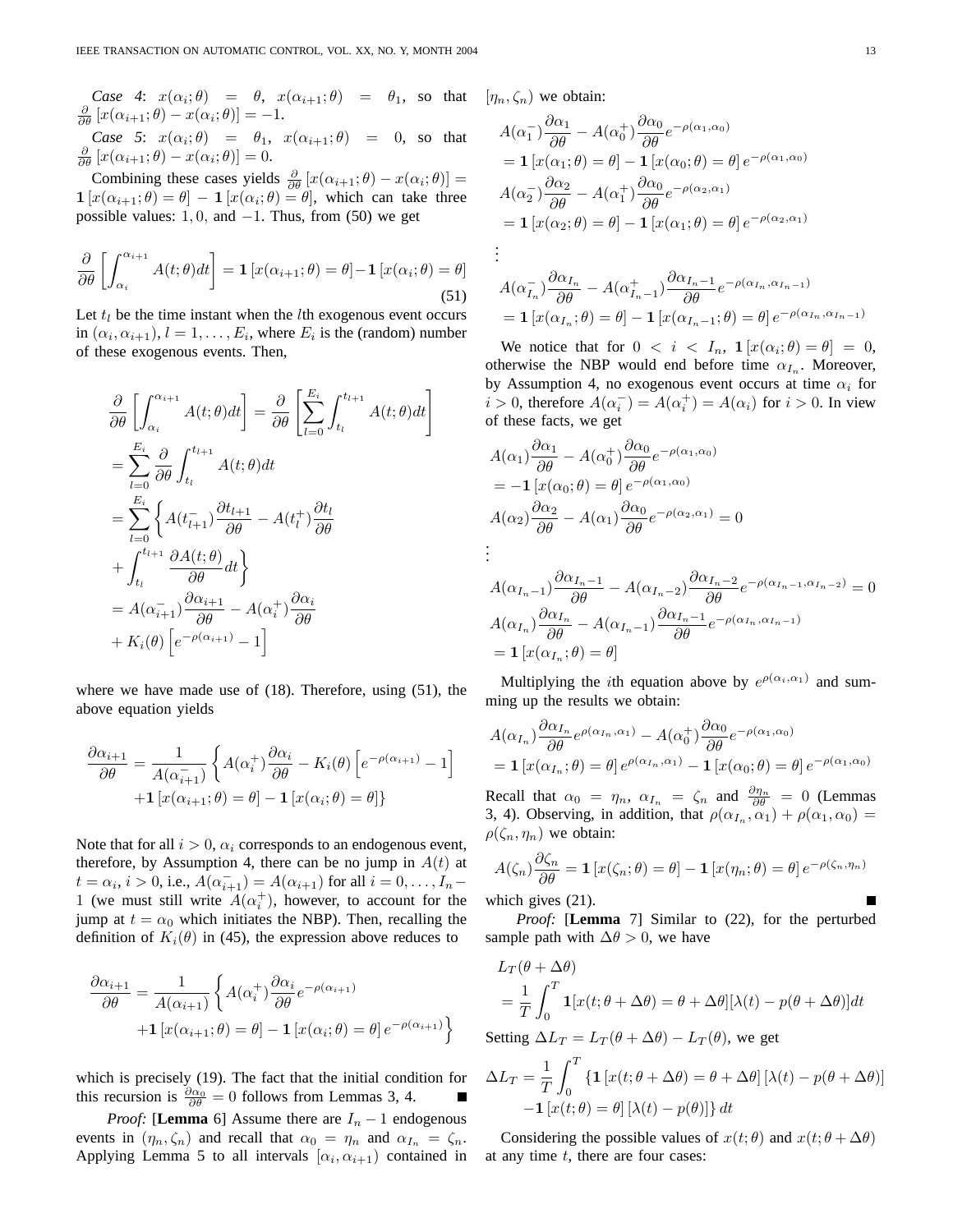1.  $x(t; \theta) = \theta$ ,  $x(t; \theta + \Delta \theta) = \theta + \Delta \theta$ : In this case,  $\mathbf{1}[x(t; \theta + \Delta \theta) = \theta + \Delta \theta] = \mathbf{1}[x(t; \theta) = \theta] = 1.$ 

2.  $x(t; \theta) = \theta$ ,  $x(t; \theta + \Delta \theta) < \theta + \Delta \theta$ : In this case,  $\mathbf{1}[x(t; \theta + \Delta \theta) = \theta + \Delta \theta] = 0, \mathbf{1}[x(t; \theta) = \theta] = 1.$ 

3.  $x(t; \theta) < \theta$ ,  $x(t; \theta + \Delta \theta) = \theta + \Delta \theta$ : This case is infeasible because it implies that  $\Delta x(t) > \Delta \theta$  which violates Lemma 1. 4.  $x(t; \theta) < \theta$ ,  $x(t; \theta + \Delta \theta) < \theta + \Delta \theta$ : In this case,  $\mathbf{1}[x(t; \theta + \Delta \theta) = \theta + \Delta \theta] = \mathbf{1}[x(t; \theta) = \theta] = 0.$ 

Thus, the expression for  $\Delta L_T$  above is non-zero only under cases 1 and 2, corresponding to  $x(t; \theta) = \theta$ . Let us decompose  $[0, T]$  into intervals corresponding to the feasible cases above and denote these intervals by  $V_i$ ,  $i = 1, 2, \dots$ , and their lengths by  $|V_i|$ . Moreover, let

 $\Psi_1 = \{i : x(t; \theta) = \theta, x(t; \theta + \Delta \theta) = \theta + \Delta \theta \text{ for all } t \in V_i\}$  $\Psi_2 = \{i : x(t; \theta) = \theta, x(t; \theta + \Delta \theta) < \theta + \Delta \theta \text{ for all } t \in V_i\}$ Thus,

$$
\Delta L_T = \frac{1}{T} \left\{ \sum_{i \in \Psi_1} \int_{V_i} \left[ p(\theta) - p(\theta + \Delta \theta) \right] dt + \sum_{i \in \Psi_2} \int_{V_i} \left[ p(\theta) - \lambda(t) \right] dt \right\}
$$
(52)

We will prove that both terms in the right-hand-side bracket of the above equation are bounded. For the first term, we have ້.  $\overline{a}$ 

$$
\left| \sum_{i \in \Psi_1} \int_{V_i} \left[ p(\theta) - p(\theta + \Delta \theta) \right] dt \right|
$$
  
= 
$$
\left| p(\theta) - p(\theta + \Delta \theta) \right| \sum_{i \in \Psi_1} |V_i|
$$
  

$$
\leq C_p \Delta \theta \sum_{i \in \Psi_1} |V_i| \leq C_p T \Delta \theta
$$
 (53)

where the first inequality is due to Assumption 1 and the Generalized Mean Value Theorem applied to  $p(x)$  with  $x \in$  $[\theta, \theta + \Delta \theta].$ 

For the second term, since  $i \in \Psi_2$ , we have

$$
x(t; \theta) = \theta \text{ and } \lambda(t) - p(\theta) \ge 0 \text{ for all } t \in V_i
$$

By Assumption 2,  $|\lambda(t) - p(\theta)| \ge c_{\theta}$ , so we get

$$
\lambda(t) - p(\theta) \ge c_{\theta} \tag{54}
$$

Since  $\theta$  and  $\theta + \Delta\theta$  are in the same valid interval in  $\Theta$ , we can also show that

$$
\lambda(t) - p(\theta + \Delta\theta) \ge 0
$$

To establish this inequality, suppose that  $\lambda(t)-p(\theta+\Delta\theta) < 0$ . Then, from the continuity of  $p(\cdot)$ , there exist  $x^*$  and  $t^*$  such that

$$
\lambda(t^*) - p(x^*) = 0, \quad \theta \le x^* \le \theta + \Delta\theta, \quad t^* \in V_i \quad (55)
$$

This implies an invalid interval between  $\theta$  and  $\theta + \Delta\theta$  which contradicts our assumption that  $\theta$  and  $\theta + \Delta\theta$  are in the same valid interval. Thus, in view of this inequality and Assumption 2 which requires that  $|\lambda(t) - p(\theta + \Delta\theta)| \geq c_{\theta}$ , we get

$$
\lambda(t) - p(\theta + \Delta\theta) \ge c_{\theta} \tag{56}
$$

Since  $p(x)$  is a monotonically increasing function, combining  $(54)$  and  $(56)$  we obtain:

$$
\lambda(t) - p(x) \ge c_{\theta} \quad \text{for all } x \in [\theta, \theta + \Delta\theta] \tag{57}
$$

Recall that for  $i \in \Psi_2$ , we have  $x(t; \theta) = \theta$  and  $x(t; \theta +$  $\Delta\theta$ )  $< \theta + \Delta\theta$ . In addition, by Lemma 1, we have  $\Delta x \geq 0$ , so that  $x(t; \theta + \Delta\theta) \ge \theta$ . Thus, for all  $t \in V_i$ ,  $\theta \le x(t; \theta + \Delta\theta)$  $\theta + \Delta\theta$ , and it follows from (1) and (57) that

$$
\frac{\partial x(t;\theta + \Delta \theta)}{\partial t} = \lambda(t) - p(x(t;\theta + \Delta \theta)) \ge c_{\theta}, \quad (58)
$$

Since  $\theta \leq x(t; \theta + \Delta \theta) < \theta + \Delta \theta$ , the starting point of such an interval  $V_i$  is either  $(i)$  the start of a FP in the nominal path, or  $(ii)$  the end of a FP in the perturbed path. However, due to (58), the latter case is not possible, since starting with the end of a FP requires  $\frac{\partial x(t;\theta + \Delta\theta)}{\partial t^+} < 0$ . Thus, for  $i \in \Psi_2$ , the starting point of  $V_i$  is the start of a FP in the nominal path at some time  $\tau_{i,0}$ .

Regarding the end of  $V_i$ , it can occur if either  $(i)$  the end of a FP occurs in the nominal path, i.e.,  $x(t; \theta)$  ceases to be at  $\theta$  at some time  $\tau_{i,1}$ , or (ii) the start of a FP occurs in the perturbed path, i.e.,  $x(t; \theta + \Delta\theta)$  reaches  $\theta + \Delta\theta$  at some time  $\tau_{i,2}$ .

Combining the above observations, we have

$$
|V_i| = \min(\tau_{i,1}, \tau_{i,2}) - \tau_{i,0} \le \tau_{i,2} - \tau_{i,0}
$$

where  $\tau_{i,2} - \tau_{i,0}$  is upper-bounded by the time needed for the perturbed sample path to evolve from  $\theta$  to  $\theta + \Delta\theta$  under (58), i.e.,  $\tau_{i,2} - \tau_{i,0} \leq \Delta \theta / (\frac{\partial x(t;\theta + \Delta \theta)}{\partial t}) \leq \Delta \theta / c_{\theta}$ . Thus,

$$
|V_i| \leq \frac{\Delta\theta}{c_\theta}
$$

Then, returning to the second term of (52), we have

$$
\left| \sum_{i \in \Psi_2} \int_{V_i} \left[ p(\theta) - \lambda(t) \right] dt \right|
$$
\n
$$
\leq \left| \sum_{i \in \Psi_2} \int_{V_i} \left| \max_{j=1,\dots,L} \left[ \lambda_j - p(\theta) \right] \right| dt \right|
$$
\n
$$
\leq \left| \max_{j=1,\dots,L} \left[ \lambda_j - p(\theta) \right] \right| \left| \sum_{i \in \Psi_2} \int_{V_i} dt \right|
$$
\n
$$
\leq \left| \max_{j=1,\dots,L} \left[ \lambda_j - p(\theta) \right] \right| \sum_{i \in \Psi_2} |V_i|
$$
\n
$$
\leq \left| \max_{j=1,\dots,L} \left[ \lambda_j - p(\theta) \right] \right| \frac{R \Delta \theta}{c_{\theta}} \tag{59}
$$

where  $R \equiv |\Psi_2|$  is the number of intervals in [0, T] that belong to the set  $\Psi_2$ . As mentioned earlier, the end of such a  $V_i$ interval corresponds to either the end of a FP in the nominal sample path or the start of a FP in the perturbed sample path, i.e.,

$$
R \le F(\theta) + F(\theta + \Delta\theta)
$$

where  $F(\theta)$ ,  $F(\theta + \Delta \theta)$  are the numbers of FPs in the nominal and the perturbed sample paths respectively. Moreover,  $F(\theta)$ is bounded by  $W(\theta)$ , the number of switches of  $\lambda(t)$  in [0, T];